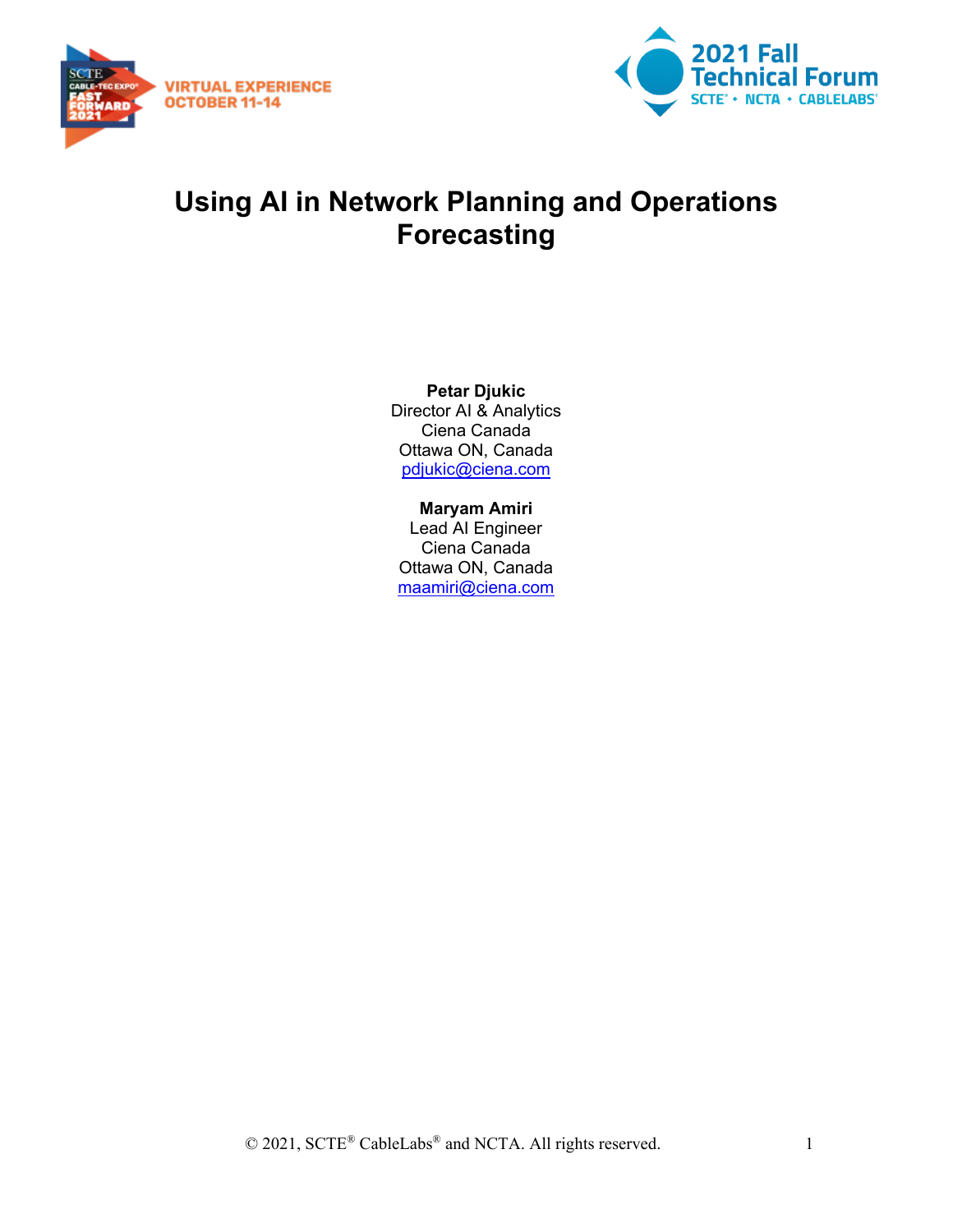



# **Table of Contents**

#### **Title**

#### Page Number

| $\mathbf{1}$ . |      |  |  |  |
|----------------|------|--|--|--|
| 2 <sub>1</sub> |      |  |  |  |
|                | 2.1. |  |  |  |
|                | 22   |  |  |  |
|                | 2.3. |  |  |  |
| 3 <sub>1</sub> |      |  |  |  |
|                | 3.1. |  |  |  |
|                | 3.2. |  |  |  |
|                | 3.3. |  |  |  |
|                | 3.4. |  |  |  |
|                | 3.5. |  |  |  |
|                | 3.6. |  |  |  |
|                | 3.7. |  |  |  |
| 4.             |      |  |  |  |
|                | 4.1. |  |  |  |
|                | 4.2. |  |  |  |
|                | 4.3. |  |  |  |
|                |      |  |  |  |
|                |      |  |  |  |
|                |      |  |  |  |
|                |      |  |  |  |

# **List of Figures**

| Title | <b>Page Number</b> |
|-------|--------------------|
|       |                    |
|       |                    |
|       |                    |
|       |                    |
|       |                    |
|       |                    |
|       |                    |
|       |                    |
|       |                    |
|       |                    |
|       |                    |

# **List of Tables**

| <b>Title</b> | <b>Page Number</b> |
|--------------|--------------------|
|              |                    |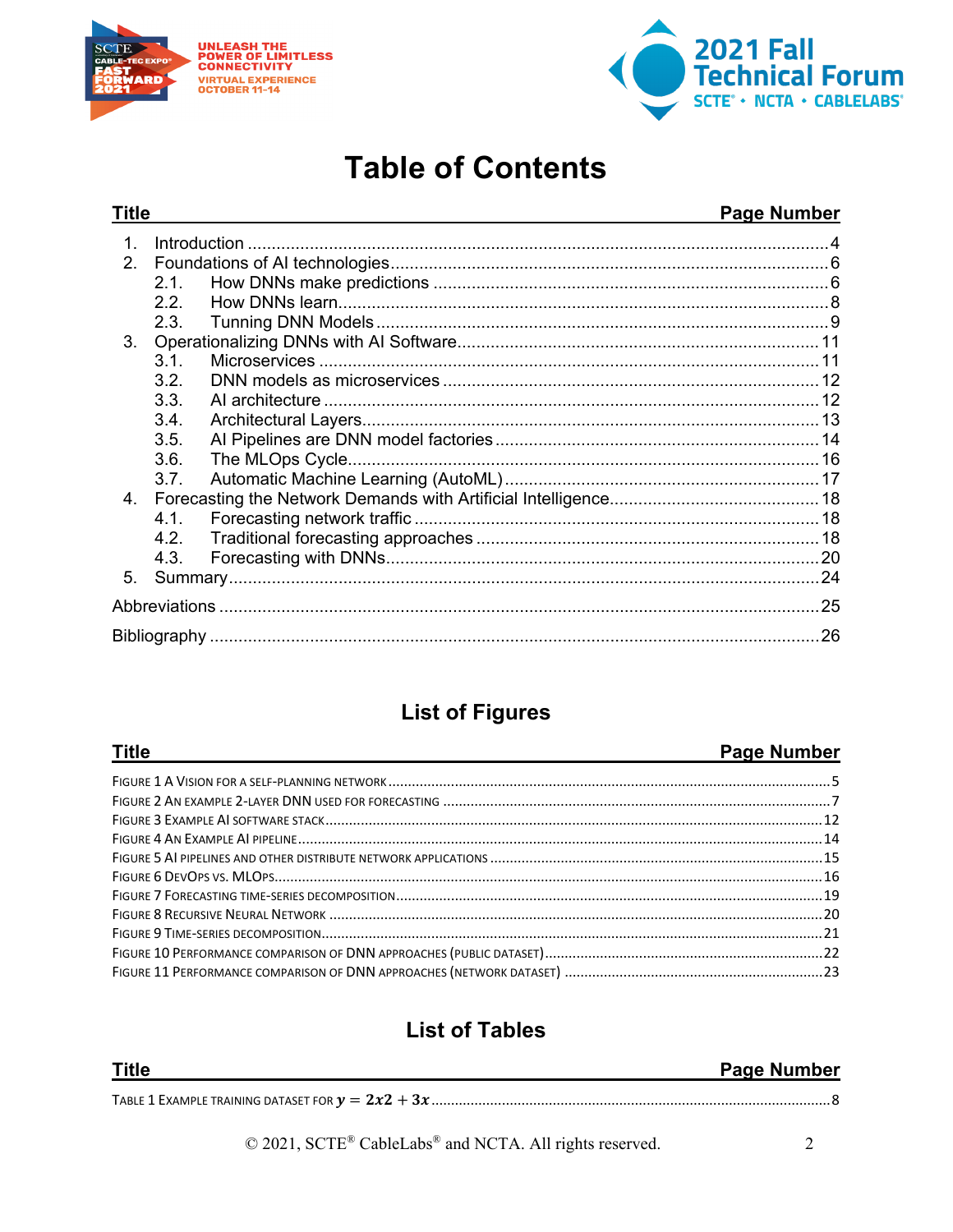

**UNLEASH THE<br>POWER OF LIMITLESS<br>CONNECTIVITY VIRTUAL EXPERIENCE<br>OCTOBER 11-14** 

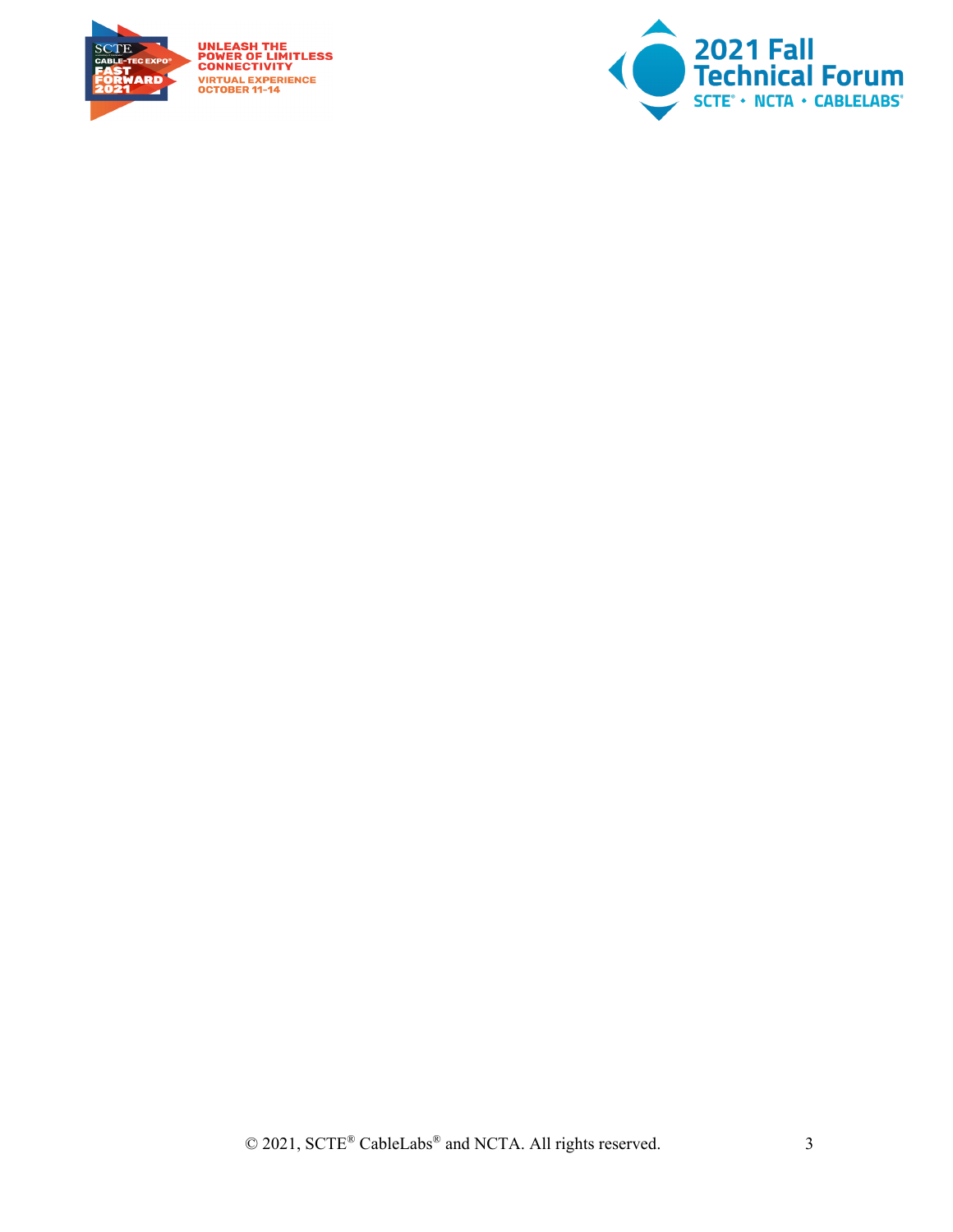



# <span id="page-3-0"></span>**1. Introduction**

There are two main sets of costs in network planning that can be reduced through automation and artificial intelligence (AI):

- First, the process today is highly manual. It takes up the time of personnel who could be better utilized if the process was highly automated. Think of network planners with intrinsic knowledge of their network who spend most of their time updating Excel spreadsheets by hand. Their valuable experience could be used much better to maintain the network and to ensure that the customers are happy. *Automation* is a tool that can help reduce this set of inefficiencies.
- Second, network planning depends on the ability to forecast network traffic demands. Today this is typically done in an ad hoc fashion where an initial guess of the future network traffic demands is adjusted by essentially a gut feeling from multiple stakeholders. The problem with this approach is that it may result in many inaccuracies in the forecast. Overestimates in the forecast result in too much bought or deployed equipment and then underutilization of network resources. Underestimates in the forecast result in too little deployed equipment, lowered quality of service (QoS) observed by the customer and delayed service deployments, which must wait for equipment to be installed. *Artificial intelligence* (AI) is a tool that can reduce this set of inefficiencies.

We note that the two problems feed on each other and prevent either from being solved effectively. The first problem, which is one of automation is more obvious to network operators. As a network equipment vendor, we often hear of the customer woes caused by complicated planning spreadsheets. Through planning network deployments, we also observe first-hand the impact of inaccurate traffic forecasts. The two problems feed on each other as follows: the logic in one direction is "since we have to manually forecast network traffic there is no point automating the rest of the process as there will always be manual steps anyway" and in the other direction "since we manually do planning, there is no point automating the forecasting". It is also quite possible that network operators are not fully aware of the latest forecasting tools, some of which we talk about in this paper and which can break this cycle of circular logic.

Our hypothesis is that increased automation and the use of artificial intelligence can reduce planning costs, while increasing service provider's velocity and agility. The focus of this paper is on artificial intelligence and its automation, which should be a medium-term target for the industry. Network planning automation is a near-term topic which many vendors are addressing with their software solutions. There are many vendors advertising their ability to import spreadsheets and incorporate them into automation software, so we will not talk about this topic anymore.

Our main focus is on how AI can be used to automate the process. The goal of using AI technologies is automate as much of the network planning process as possible. [Figure 1](#page-4-0) shows how this could be done.

© 2021, SCTE<sup>®</sup> CableLabs<sup>®</sup> and NCTA. All rights reserved. 4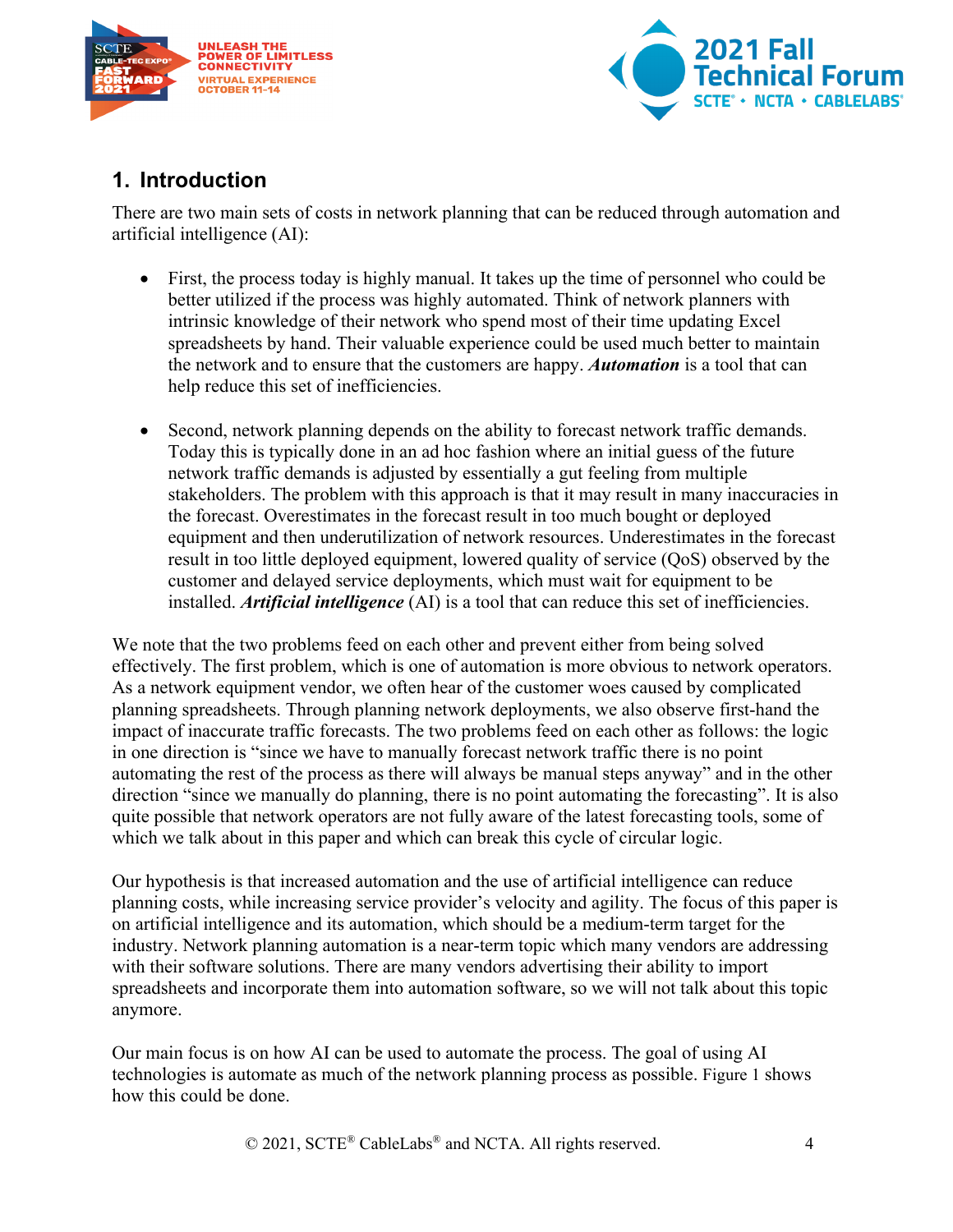

**Figure 1 A Vision for a self-planning network**

<span id="page-4-0"></span>In [Figure 1,](#page-4-0) the network connects the users to the cloud, where most of today's services reside. The traffic monitoring module collects network measurements, such as packet counters and network conditions (e.g., on fibers, or with IPFIX) and uses AI to create traffic forecasts (1). The traffic forecasts are passed to the network inventory module, which uses AI to create equipment forecasts – how much equipment to buy (2). The equipment forecast is passed on to another AI module, which optimizes costs and delivery times for equipment and creates bills of materials, which are sent to manufacturers (3). The manufacturer delivers network equipment to a staging area (4). Meanwhile, the network planning module uses AI to plan network deployments and dispatches technicians to install equipment from the staging area. Ideally, the only manual process is to install equipment and other parts of the process are fully automated with software and AI.

The rest of the paper is organized as follows. We start with a short description of how AI is implemented using deep neural networks (DNNs), following a description of a software architecture which is required to incorporate DNNs into network planning processes. Then we talk about forecasting techniques for network measurements, and we show some performance results using DNNs to forecast network traffic.

Throughout the paper we cite Wikipedia and AI blogs for various AI concepts. While this may appear to not be the most scientifically sound, we found these articles easy to follow and they always link to the more complete computer science papers for the keen reader. There is much DNN jargon used in the paper. We introduce DNN-specific terms in quotes "" to emphasize their jargon origins.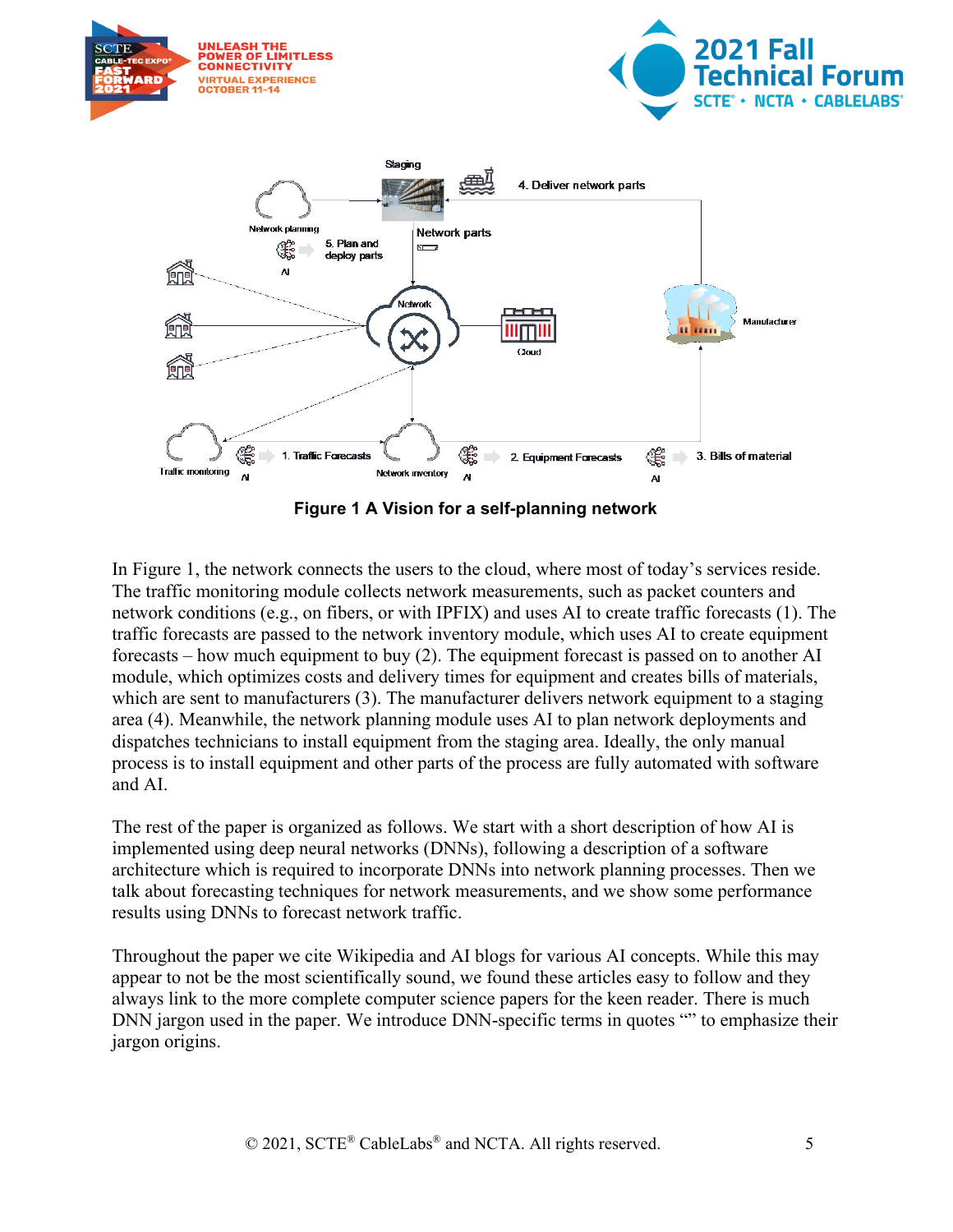



# <span id="page-5-0"></span>**2. Foundations of AI technologies**

AI technologies are based on the use of deep neural networks (DNN) for machine learning (ML). Machine learning is a computer science concept in which functional blocks are created by showing the computer examples of correct outputs from inputs, instead of explicitly writing functions that instruct the computer on how to produce outputs from inputs in structured programming (Wikipedia, n.d.). Instead of coding the algorithm, a generic machine learning algorithm is "trained" with examples of what the correct outputs are for given inputs. In recent years, DNN technology has elevated machine learning cognition to the level of human capability. For example, it is now possible to train a DNN-based machine learning algorithm to read a paragraph of text and answer questions about it more accurately than humans, or to categorize x-ray images better than radiologists (Zhang, et al.).

DNN technology is based on basic linear algebra components – matrix multiplication and addition and basic calculus –derivatives. Most of the knowledge required for DNNs has been around for hundreds of years since the time of Carl Friedrich Gauss (Wikipedia, n.d.) and Issac Newton (Wikipedia, n.d.). What is new at this time is that the advances in parallel computing have made it possible to deal effectively with large matrices and train very large DNNs. The most common computing platform are the Graphic Processing Units (GPUs) (Wikipedia, n.d.), which can be used even beyond DNNs, and they are now being complemented with Tensor Processing Units (TPUs) (Wikipedia, n.d.), which are specialized computing units for DNNs. AI accelerators such as TPUs are now found almost anywhere from being embedded in laptops, cellphones, and dedicated data center servers.

DNN-based AI technologies are bringing two main advantages to machine learning. First, as we mentioned DNN-based techniques are starting to perform tasks better than humans. Even though these tasks are limited in nature, it is still impressive to see this, and it opens the question of what other tasks DNN-based ML do better than humans. This is one of the questions we want to answer in this paper. Second, unlike other ML techniques DNN-based ML algorithms are highly automatable. This means that the role of humans in ML is now transferring from traditional manually intensive tasks such as feature engineering, feature selection and tuning of algorithms performed by data scientist, to more traditional software building, which automates these tasks. We explain these concepts shortly. An astute reader will notice that automation of ML is as important as the automation of the network operations to produce a self-planning network. The difference is that in ML this problem is well on its way to being completely solved.

For completeness and interest of the reader we now give a simplified overview of how DNNs make predictions and how they are trained. This is followed by an overview of the different aspects of DNN ML automation.

#### <span id="page-5-1"></span>**2.1. How DNNs make predictions**

A DNN is a set of algebraic equations that describe how outputs are determined from inputs using matrix operations. A graphical version of the DNN representation is shown [Figure 2a](#page-6-0), which shows the most basic type of building block for DNNs, known as "dense blocks". The 2 layer DNN shown in the figure is shallow. A typical may have dozens of layers.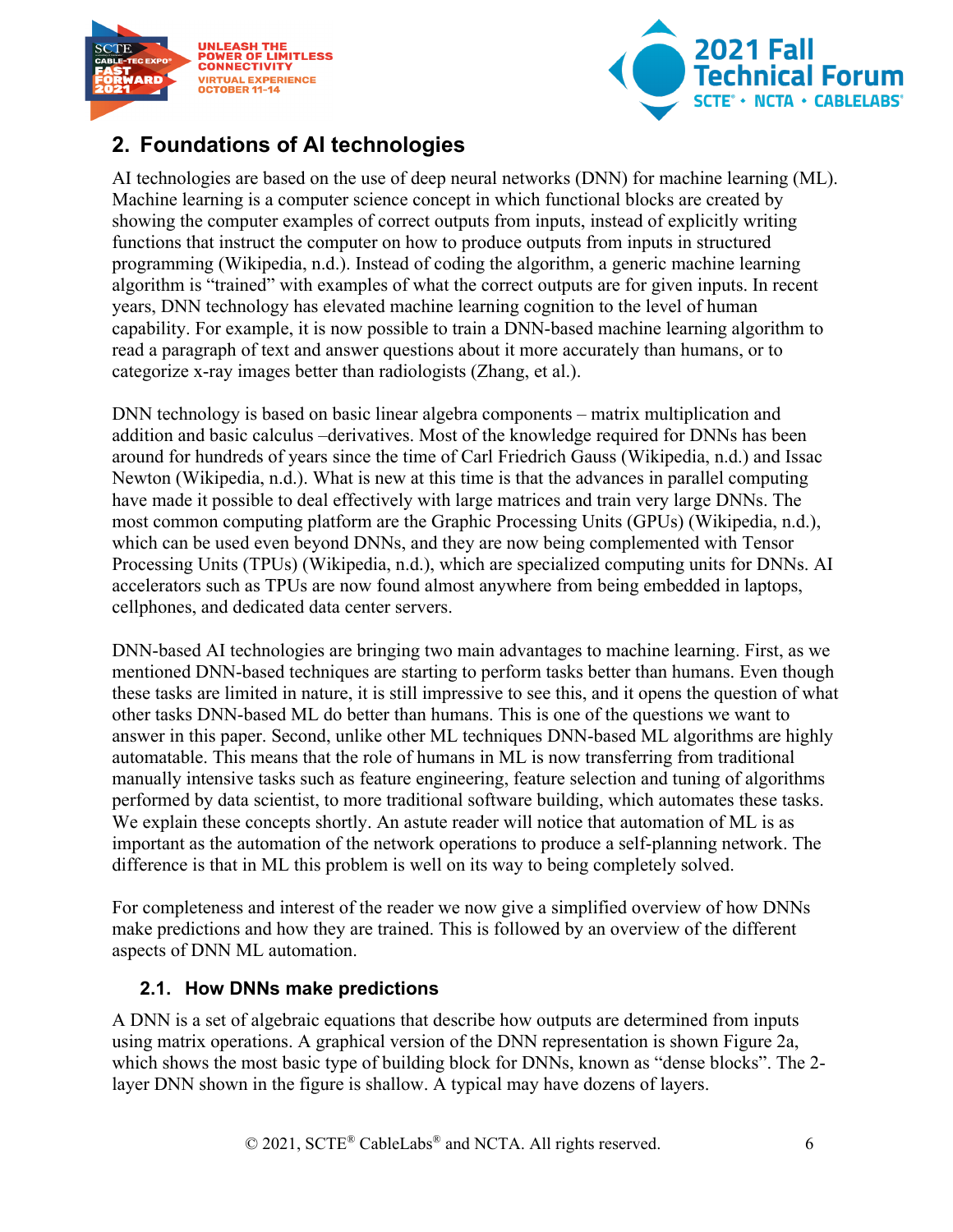





*a) Graphical Description of a 2-layer neural network* 

 $y = \max(0, W_2 \times \max(0, W_1 \times x + b_1) + b_2)$ 

<span id="page-6-0"></span>*b) Mathematical Description of the 2-layer neural network*

#### **Figure 2 An example 2-layer DNN used for forecasting**

The network in shown [Figure 2a](#page-6-0) evaluates an equation involving linear algebra shown in [Figure](#page-6-0)  [2b](#page-6-0). In this example equation,  $W_1 \times x$  is a matrix multiplication (Wikipedia, n.d.) and the max function ensures that the result of all operations is positive. Terms  $b_1$  and  $b_2$  are called bias for the layer. The input to the network is  $x$ , while the output is  $y$ , so the equation describes the functional block performed by the DNN. The output  $y$  is also called a prediction and in the case of forecasting,  $x$  is the historical time-series we are trying to predict while  $y$  is the future value we need to know for planning purposes. The input  $x$  is a mathematical vector whose components are called "features". Each feature is a separate input variable contributing to the output of the DNN. In the case of forecasting, "features" are past samples of the observed network measurements.

The simple set of algebraic transformations in this example is very powerful as it can be shown mathematically that a neural network with enough layers – depth – can approximate any function. For this reason, DNNs are known as "universal approximators" (Hanin & Sellke, 2018).

A pictorial description of a DNN shown in [Figure 2a](#page-6-0) can be translated into the above equation in [Figure 2b](#page-6-0) by an AI engineer and then made into a software program that performs the set of algebraic equations. In practice, the software piece is simple to write using libraries such as TensorFlow (Abadi, et al., 2015) and PyTorch (Paszke, et al., 2019). The DNN can also be exported into the Open Neural Network Exchange (ONNX) (Open Neural Network Exchange, n.d.), which describes the equations and can be loaded into many DNN software frameworks.

Going even further than the simple daisy chain we used, more complex structures could be built by using feedback – Long short-term memory (LSTM) networks and sparse matrices – convolutional neural networks (CNNs). LSTM networks are thought to be good for forecasting as they can model sequential nature of time-series where past values are related to future values. As it turns out, LSTM is not particularly good for network time-series as we show later in the paper. A more promising area for network time-series forecasting is the recent development of matrices that perform inverse fast Fourier transform – IFFT, matrices that perform the inverse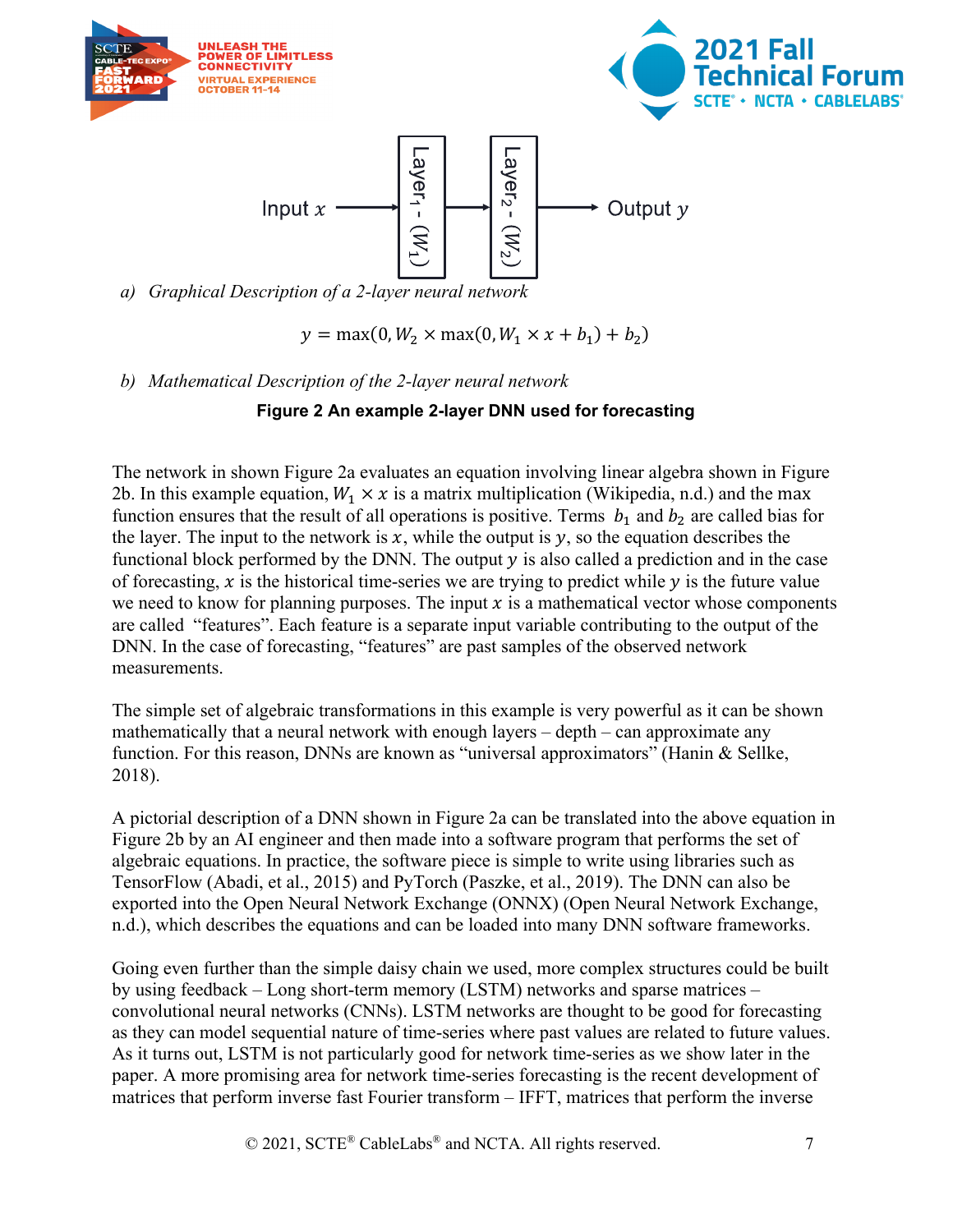



discrete wavelet transform – IDWT and matrices that perform polynomial functions. We talk about these later in the paper.

#### <span id="page-7-0"></span>**2.2. How DNNs learn**

So far, we described the prediction or inference part of the DNN use. If we know the weights of the DNN (e.g., matrices  $W_1$  and  $W_2$  in [Figure 2\)](#page-6-0) then upon receiving the inputs, the set of matrix calculations described by the DNN is performed to determine the outputs. The outputs of the DNN are called the "predictions". This process of making prediction is sometimes called "inference". Weights are determined during a process of training.

For example, if we have the function

$$
y = 2x^2 + 3x,
$$

we can generate a dataset of training samples shown in [Table 1](#page-7-1) in the two left-most columns. With the dataset we can use a training function provided in open-source software such as TensorFlow (Abadi, et al., 2015) to determine a set of matrices  $W_1$  and  $W_2$  that result in the best approximation of the function. This function is called "fit" as it fits the weights of the DNN to the dataset during the training. The fit function minimizes the error of the predictions  $\hat{y}$  for the dataset compared to actual values in the dataset  $y$ . The error can be measured with the Mean Absolute Percentage Error (MAPE) shown in the right-most column of [Table 1.](#page-7-1)

<span id="page-7-1"></span>

| Input $x$ | Actual output y | Predicted output $\hat{y}$ | MAPE $\frac{\ \hat{y}-y\ }{\ y\ }$ |
|-----------|-----------------|----------------------------|------------------------------------|
|           |                 | 4.5                        | 10 %                               |
|           | 4               | 15.6                       | 11.5 %                             |
|           | ∩ −             | 25.4                       | 5.9%                               |

Table 1 **Example training dataset for**  $y = 2x^2 + 3x$ 

This simple example may make it seem odd. Why is a DNN learning a known function when we could just be using the function itself? The true power of DNNs comes in when the function is not known but has been observed. In this case, the dataset is a set of observed values coming from the network and the underlying process that models it is not known. For example, the observed values could be packet counters or SNR measurements. In the forecasting case, the training procedure will determine a relationship between the past and future observed values. Once the DNN is trained it can be used for forecasting, by taking in past values and then giving out future values.

The great DNN research achievement in recent years has been to devise a training procedure that uses a set of inputs and outputs of a function to find the set of internal weights  $W$  to approximate the function. The training procedure uses "stochastic optimization" whose understanding essentially requires a PhD in mathematics or computer sciences. However, this understanding is not necessary to use DNNs as almost anyone who understands software development can write approximately 10 lines of code to create the DNN and train the function.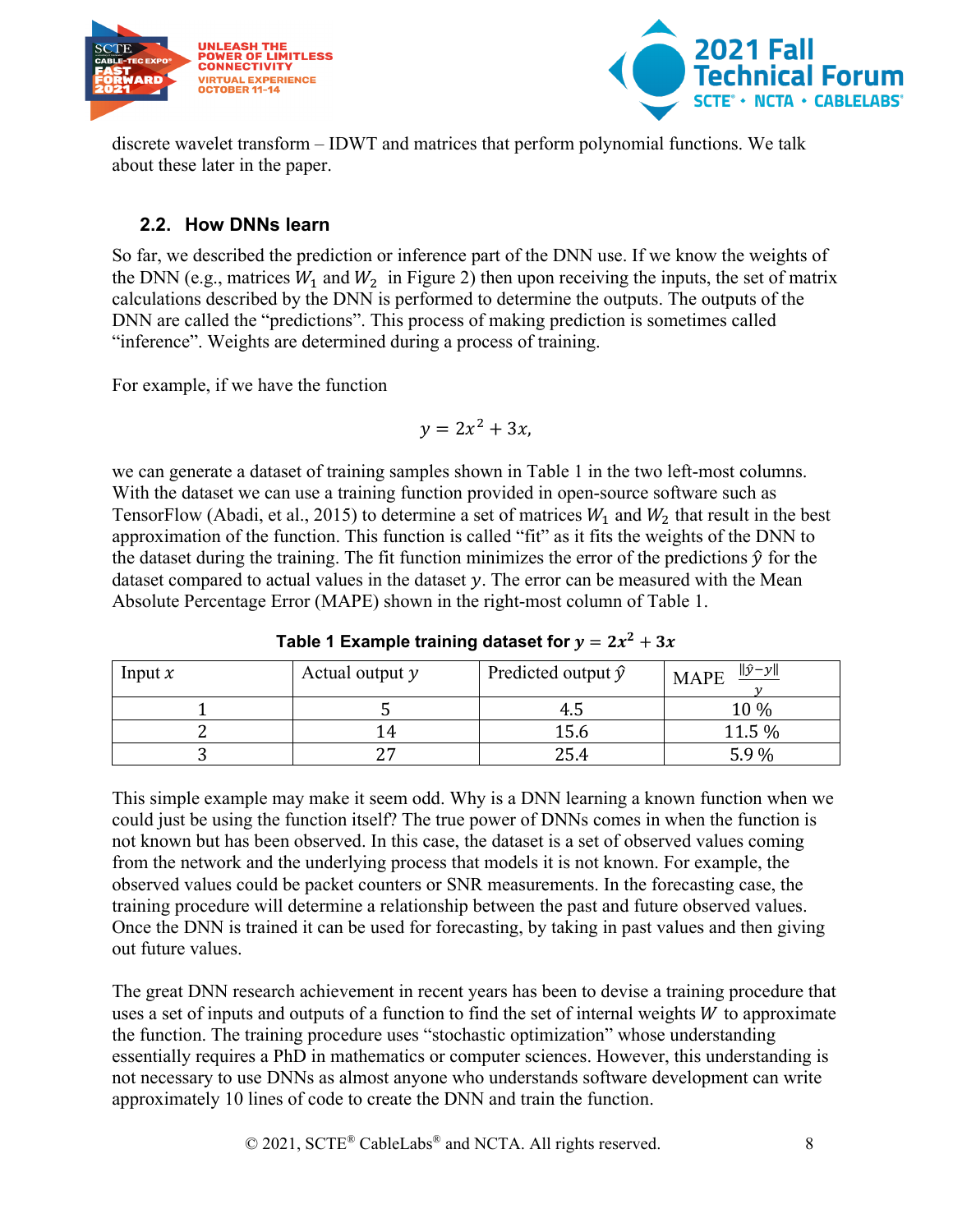



The training procedure is iterative and takes in a set of examples of inputs and outputs in batches. For each batch, the training procedure takes in the inputs and generates predictions using the current matrices. The predictions from the DNN are compared with the known outputs to find the error in the predictions (the "loss" function) and this error is used to adjust the weights. The adjustment is usually done using a gradient descent that takes a learning rate as an input and calculates the error of the predictions from the weights and number of predictions. The learning rate determines how quickly the descent happens and how closely to the best fit the training gets. The gradient of the whole DNN is calculated using "backpropagation" (Wikipedia, n.d.), which is an algorithm applied backwards through the DNN to differentiate it. Backpropagation is one example of automatic differentiation using the chain rule (Wikipedia, n.d.).

## <span id="page-8-0"></span>**2.3. Tunning DNN Models**

A DNN model is a trained DNN. A single DNN may have multiple models for different versions of the dataset, or different versions of the training algorithms. Each version may have the same structure (number of matrices, size of matrices, and flow through the matrices), but the weights may be different. In a parallel to software development, DNN models have different versions, which presumably improve with higher version numbers. Unlike software, a DNN model is not guaranteed to work well over time, as the inputs may have significant changes in their statistical properties. An example would be traffic demands changing if a new data center peering point is added to the network.

Tuning DNN models has historically been the task of data scientists. The tuning process involves four parts: feature engineering, feature selection, optimization of training hyper-parameters and selection of the DNN architecture. The reliance on data scientists for tuning of DNNs is now waning due to the introduction of automation, as we show in the next section.

## *Feature Engineering*

Feature engineering is the process of modifying input variables to make them better during training and prediction. Historically, this was a very important part of machine learning and data scientists spent a lot of time on it. With the improvements in DNN technology, which during training learns the best representation of input variables, this process has become almost irrelevant. However, it is still important to scale the input and output variables to small range (typically between 0 and 1) to avoid numerical issues.

## *Feature Selection*

Feature selection removes unimportant features. As the number of features increase so does the size of the DNN as each of the weight matrices needs to have the width of the vector it is multiplied with. A larger DNN size results in a longer time to make a prediction (and therefore to train the network). Most importantly, larger size means that the DNN training requires a larger dataset due to the "curse of dimensionality" (Wikipedia, n.d.). For example, if a DNN requires 300 samples per feature to be trained, adding 10 new features means that we need to have available another 3000 new training examples to get the equivalent performance. As the training data used for forecasting accrues historically, adding 10 new features to the inputs means that more measurements are required to train the DNN. Getting an extra 3000 new 15-minute

© 2021, SCTE<sup>®</sup> CableLabs<sup>®</sup> and NCTA. All rights reserved. 9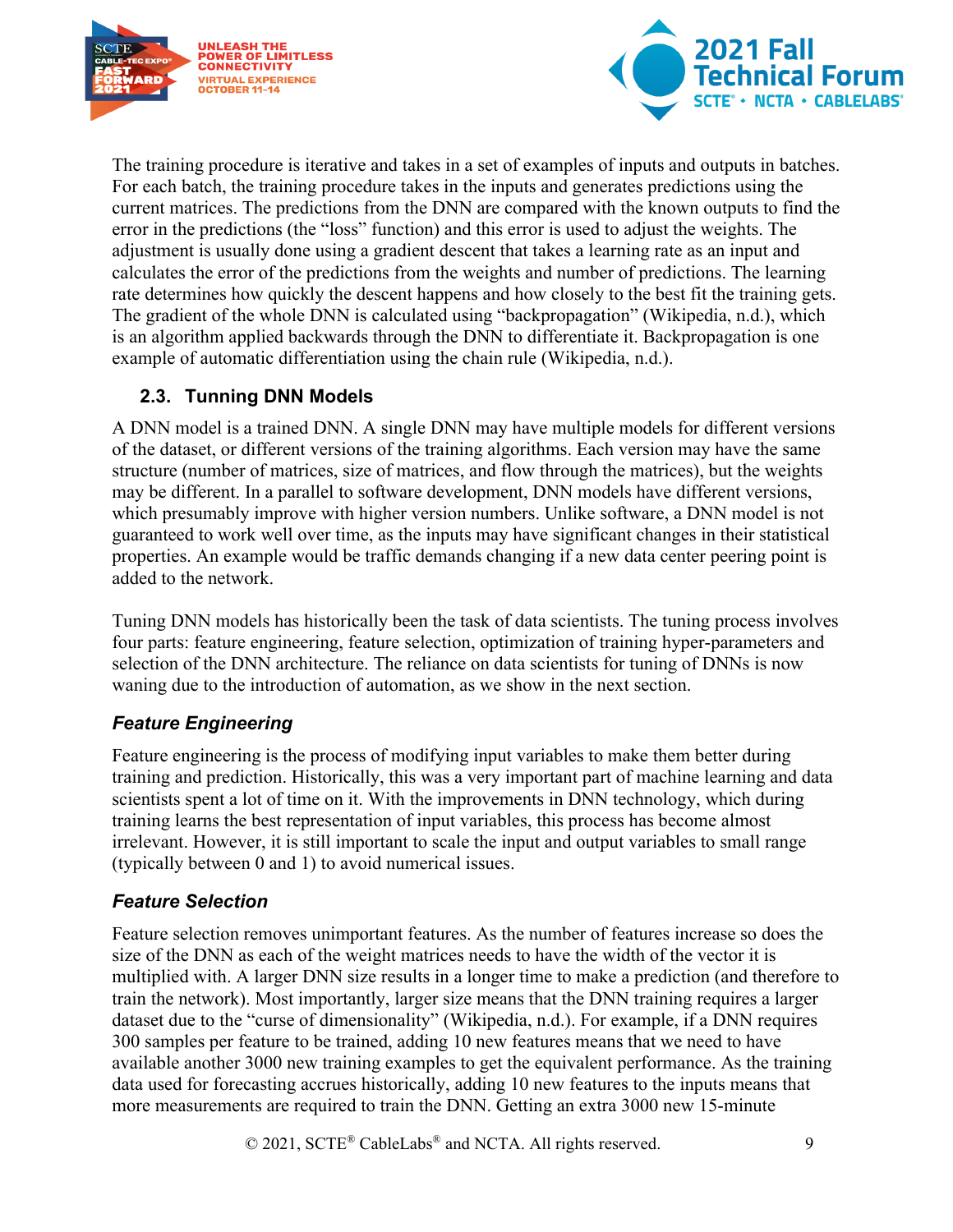



network samples for training may take as long as 4 weeks, so reducing training dataset size is a very important problem.

Feature selection is based on the premise that not all DNN inputs contribute equally to the output of a DNN. The basis of this premise is that during training, DNNs use the statistical correlation between input and output variables to deduce the best weights. Input variables uncorrelated to the outputs are not needed at the input to make predictions. Over the years, many feature selection approaches have been developed and this process can be automated through a search of required features (SciKit Learn, n.d.).

#### *Selection of training hyper-parameters*

Recall that during training input examples are grouped into *batches*, and that for each batch a gradient of the DNN is calculated using backpropagation and applied to the weights with a *learning rate*. The weights of the DNN are called "parameters" as they are determined during training, while the batch size and the learning rate are "hyper-parameters" as they are inputs to the training procedure.

Selecting the right batch size and learning rate are the easiest way to improve the performance of DNN during training. The process used for this is called hyper-parameter optimization or hyperparameter tuning (Brownlee, n.d.) and is highly automatable and easily parallelized.

In the rest of the paper, we do not distinguish between training and hyper-parameter tuning. In practice, they are often combined into a single procedure.

#### *Selection of a DNN architecture*

The simple DNN example in [Figure 2](#page-6-0) uses two matrices of matrix weights  $W_1$  and  $W_2$ , which are determined during the training process and tuned during the hyper-parameter search. However, the choice of the number and size of matrices may not be obvious for each data set.

At least two architectural parameters are unknown for even the simple example in [Figure 2:](#page-6-0) the number of matrices and the size of each matrix. We used 2 matrices, which was easier to explain in this paper, but a typical DNN may have many more layers than that. The height of each matrix is also not readily known as only the width of each matrix is known (the height of the previous matrix). For more complex internal structures it gets complicated in terms of how the architecture is selected, and there is even an area of DNN techniques dealing with measuring the difference between architectures, called ablation (Wikipedia, n.d.).

To find the best architecture, in parallel to the hyper-parameter a network architecture search (NAS) (Wikipedia, n.d.) is also needed. The NAS space is much larger than the space of hyperparameters, so this is much bigger problem to automate effectively. Typically, the search is done in unique directions, for example one direction could be a daisy chain of dense layers (shown in [Figure 2a](#page-6-0)), while another direction may be a network with daisy chains of LTSM layers. In each direction the NAS is restricted to the number of layers and the height of each layer. Recently, this has been generalized in open-source software (OSS) by Google's Model Search (Google, n.d.).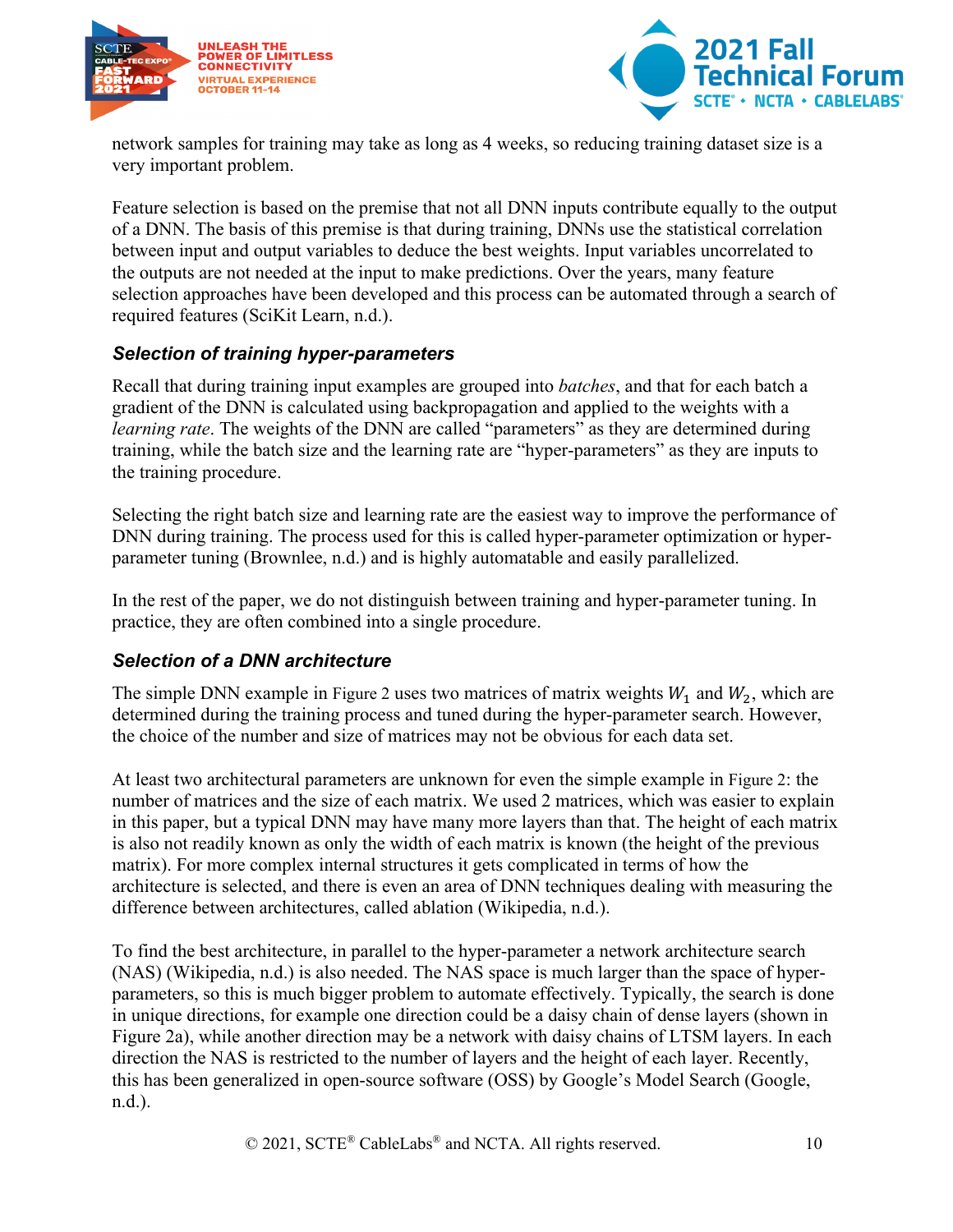



# <span id="page-10-0"></span>**3. Operationalizing DNNs with AI Software**

We now pivot to perhaps a more interesting set of topics for network operators – how DNNs are operationalized with software. The main set of software available is free OSS. The AI software stack has evolved over the last 3 years in conjunction with the developments at the Cloud Native Computing Foundation (CNCF) (Cloud Native Computing Foundation: Building sustainable ecosystems for cloud native software, n.d.). The two main drivers are TensorFlow (Abadi, et al., 2015), which implements DNNs, and KubeFlow (Kubeflow: The Machine Learning Toolkit for Kubernetes, n.d.), which is a set of Kubernetes services used to create AI-specific distributed applications. Both OSS projects were initiated and are still strongly supported by large cloud providers (e.g., Google).

#### <span id="page-10-1"></span>**3.1. Microservices**

The AI software stack is based on the concept of "microservices" (Wikipedia, n.d.), which are meshed with networking into distributed AI applications. This follows today's architectural patterns, where distributed applications based on microservices underpin today Software-as-a-Service (SaaS) software delivery model (Wikipedia, n.d.).

Microservices are implemented with Linux containers, which group Linux processes to have common permissions and resource limits. Communications with microservices are implemented with networking and commonly with a higher layer protocol such as the Hyper-text Transfer Protocol (HTTP) implementing a Representational State Transfer (REST) architectural style (Wikipedia, n.d.). The microservices are also called RESTful as they are assumed to not hold state between subsequent REST application programming interface (API) calls. Each microservice exposes its API through Uniform Resource Locators (URLs) corresponding to each of its available functions. Microservices in the same distributed application communicate through networking, so they are not guaranteed to run on the same server, or even in the same datacenter.

Microservices can be combined into distributed applications, where there may be layers implementing different functionalities (e.g., the web interface layer and the database layer). To improve security inside the distributed applications, microservices-based distributed application use a "service mesh" (Wikipedia, n.d.) – an overlay topology interconnecting the microservices in a security conscientious way. As the RESTful communication approach does not provide stateful transfer of data, a messaging bus (service) may be employed to simplify communications between microservices in the same distributed application.

The distributed microservices application architecture is very common in cloud applications, and it has been driven by OSS delivered through the CNCF (Cloud Native Computing Foundation: Building sustainable ecosystems for cloud native software, n.d.). The key contribution to CNCF came from Google in the form of Kubernetes (Kubernetes: Production-Grade Container Orchestration, n.d.), which is container resource orchestrator. Most of the work of the CNCF revolves around building software required to make distributed applications managed by Kubernetes easy to make.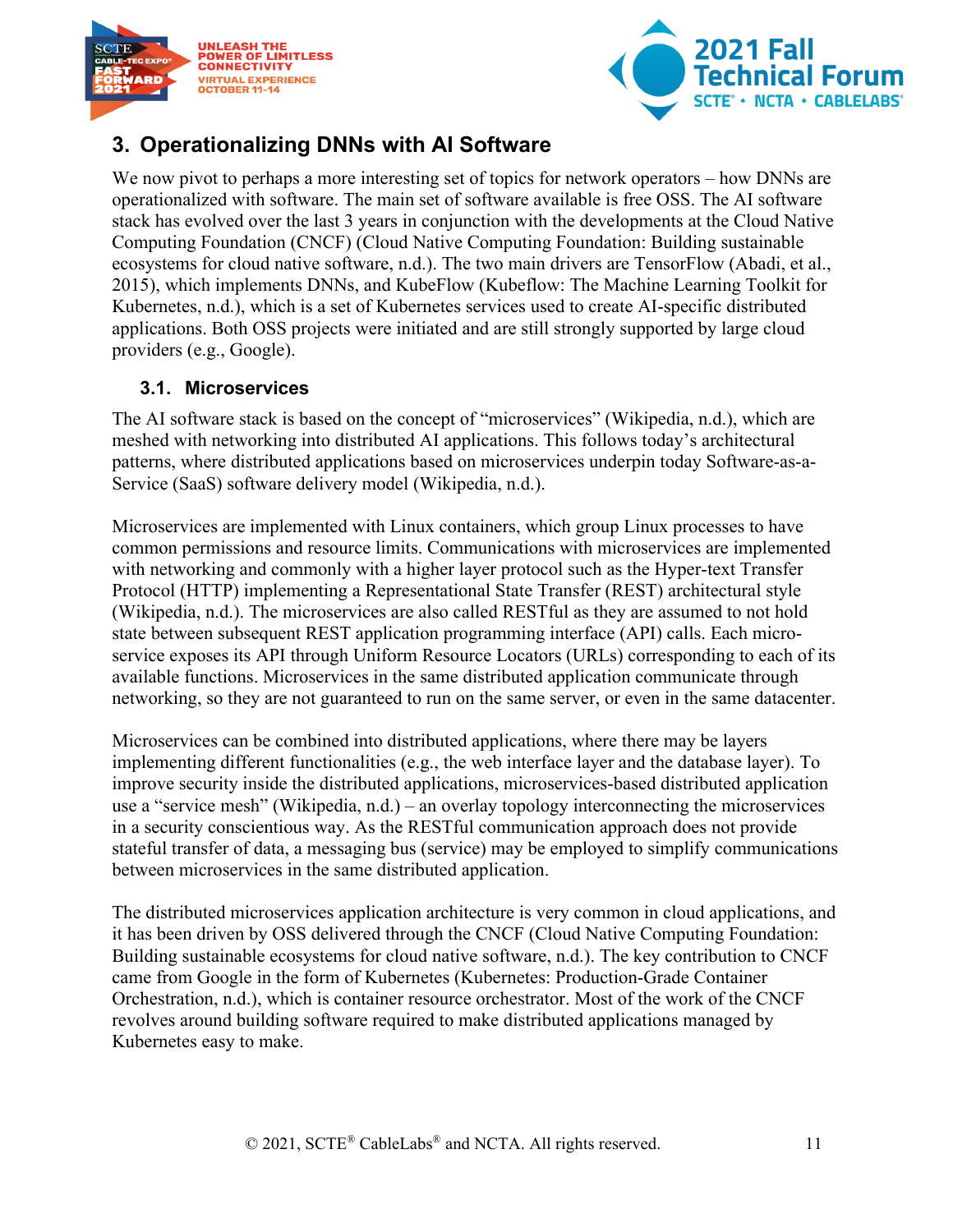



## <span id="page-11-0"></span>**3.2. DNN models as microservices**

A trained model is described with an ONNX file, which contains the description of the DNN layers and the weights of each layer. ONNX files can be read by all major DNN software libraries and the used to make predictions. An ONNX file does not make predictions, it only describes a network and its weights. When loaded into ONNX hosting software, the software provides a way to make predictions with the stored DNN model. Inside software, a DNN model is used with a function "predict", which takes as an input features  $x$  and outputs an estimate  $\hat{y}$ .

The functional DNN model fits with the RESTful approach of stateless services. The DNN model does not hold state between subsequent prediction calls. The model can be served on a unique URL with an HTTP post request carrying  $x$  and the serving microservice returning the prediction  $\hat{y}$ . This serving functionality is available in all major DNN software distributions. For example, TensorFlow Serving (Tensorflow: Serving Models, n.d.) and TorchServe (PyTorch: TORCHSERVE, n.d.), provide generic serving containers, which can load a DNN model from an ONNX file and then provide a service access point for the model's predict function. In a distributed application, a serving container becomes is a microservice serving multiple models, each with a unique URLs.



# <span id="page-11-1"></span>**3.3. AI architecture**

**Figure 3 Example AI software stack**

<span id="page-11-2"></span>The AI software stack is shown in [Figure 3](#page-11-2) and contains several microservices-based distributed applications running over a distributed hardware architecture. All architectural components in the figure are OSS and are taken from CNCF and TensorFlow family of software. The main AI OSS component, KubeFlow, is spearheaded by major cloud companies, who use it in their cloud and are the basis of their automatic ML (AutoML) offerings. Only the knowledge of Kubernetes is required to setup and maintain the software. It does not take very long to install and set up the stack, or to apply software upgrades. In our opinion, building AI software without using the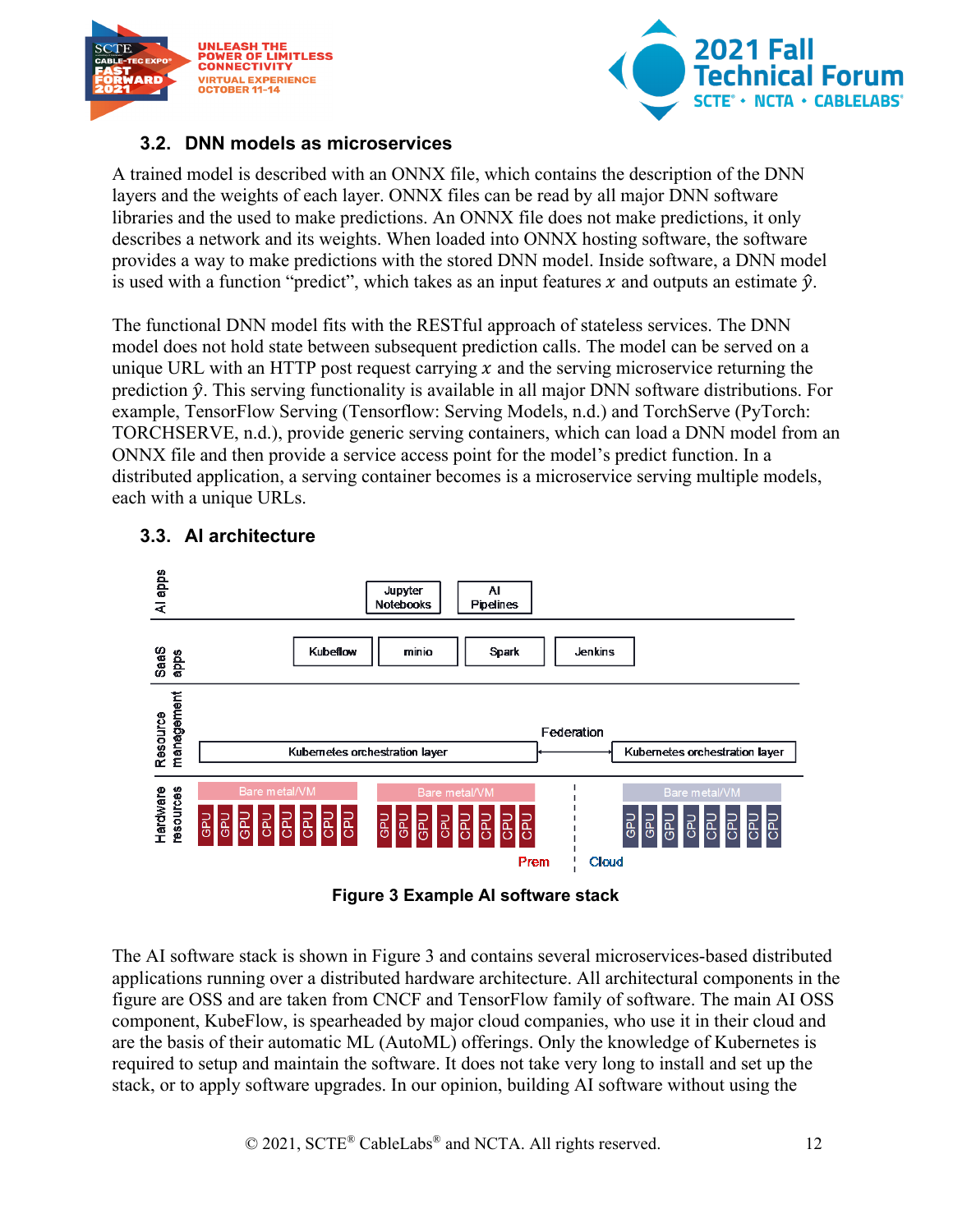



Kubernetes and KubeFlow OSS ecosystem would be a strategic mistake, which may result in much unneeded development efforts and may likely result in a complete overhaul of AI software architecture a few years later.

## <span id="page-12-0"></span>**3.4. Architectural Layers**

The "hardware resources" are shown at the bottom of [Figure 3.](#page-11-2) They may reside in a private cloud, on the premise close to networking equipment (the edge cloud), or in the public cloud. Hardware resources are made available through the Kubernetes API. We note that the hardware resources are not homogeneous or equally distributed. For example, there would be many more compute and storage resources in the cloud then on the premise ("infinitely" so). The Kubernetes resource manager uses the resources according to their cost and latency requirements of the distributed application. Specifically, one would expect to use edge or network resources first if they are available, to achieve best latency, and spill over other less latency constrained workloads into the cloud.

The "resource management" layer in [Figure 3](#page-11-2) is a federation of Kubernetes container orchestrators, which manages the hardware resources across multiple clouds. There is a Kubernetes instance associated with each separate set of hardware resources (e.g., cloud or edge). The Kubernetes orchestrator keeps track of available hardware resources and allocates the resources requested for each microservice and spins up the microservice on those resources. Separate instances of Kubernetes can be federated to allow for a seamless use of resources regardless of their location. Kubernetes also provides services useful for a microservices-based architecture: a domain name service (DNS) which maps service URLs to IP addresses, load balancing, automatic scaling based on measurements of service latency, monitoring of microservices health, and restarting them when necessary, and a global registry implemented as distributed key-value store. In terms of resource separation and security, Kubernetes provides namespaces which are logically separated groups of microservices.

The "SaaS apps" layer in [Figure 3](#page-11-2) is a set of distributed applications installed on top of the Kubernetes resource manager, which are required to build distributed AI. For illustration purposes, we show some of the more useful services for AI: MinIO (MinIO: Object Storage for the Era of the Hybrid Cloud, n.d.) can used to store datasets, by providing an S3 (Amazon S3: Object storage built to store and retrieve any amount of data from anywhere, n.d.) compatible object storage, with the ability to store objects (files) transparently on the local servers or in the private or public cloud; Spark (Apache Spark: Lightning-fast unified analytics engine, n.d.) is a distributed in-memory analytics engine capable of processing vast amounts of data, so it can use to process datasets; Jenkins (Jenkins: build great things at any scale, n.d.) is an integration and delivery automation software; and KubeFlow is an AI pipeline orchestrator and DNN model tracker. A Kubernetes cluster may have many other services co-existing with these, depending on how it is used.

The "AI apps" layer is at the top level of the AI software stack in [Figure 3.](#page-11-2) AI apps are built using the KubeFlow SaaS layer. KubeFlow provides facilities for launching of AI specific containers hosting Jupyter Labs Notebooks (Jupyter: Project Jupyter exists to develop opensource software, open-standards, and services for interactive computing across dozens of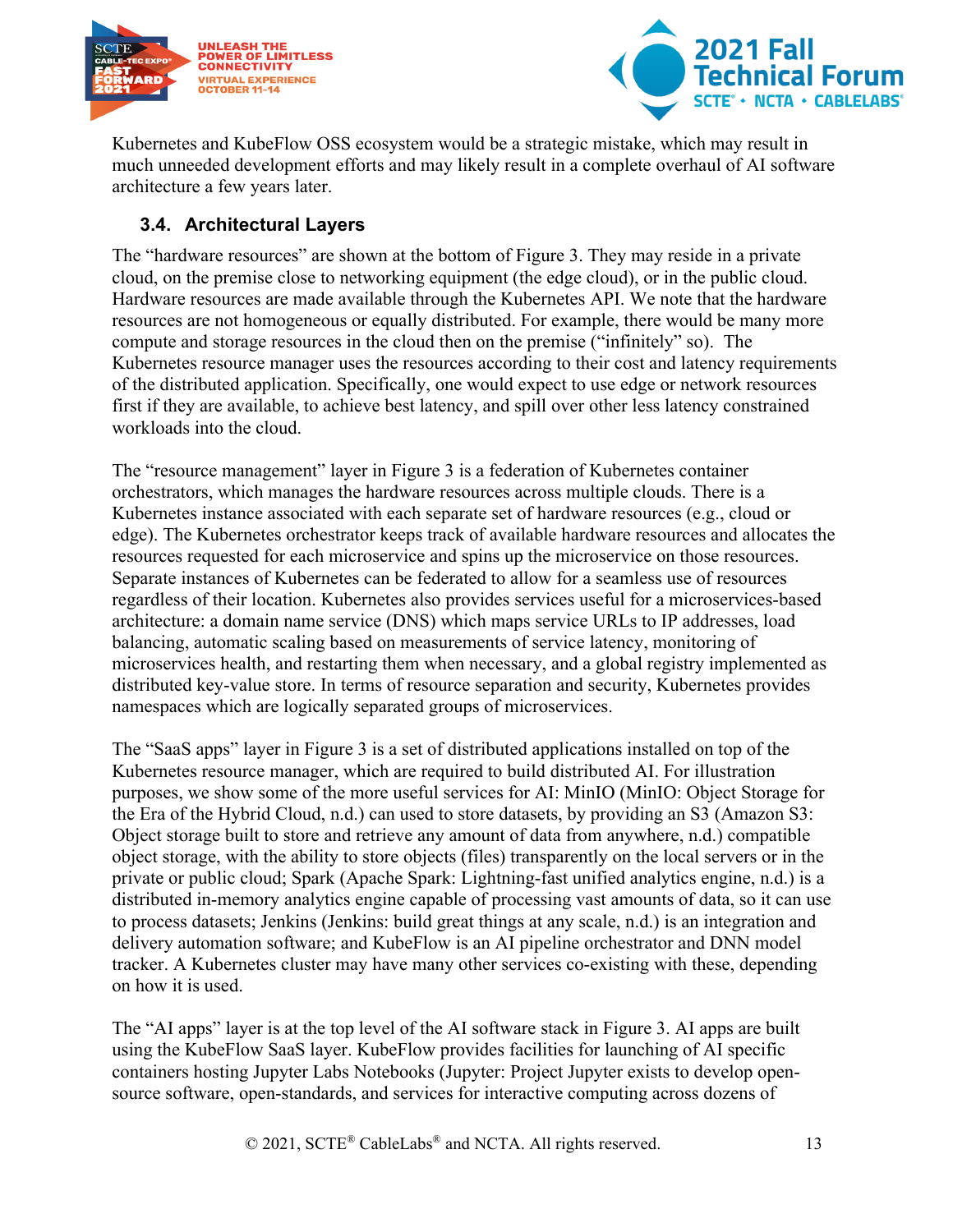



programming languages, n.d.) and for creation of AI pipelines, which are distributed applications used for training and validation DNN models. KubeFlow also contains services for tracking and delivery of DNN models.

## <span id="page-13-0"></span>**3.5. AI Pipelines are DNN model factories**

AI pipelines are dynamic distributed applications that train DNN models. Each model has its own pipeline, which includes data processing, training with NAS and hyper-parameter selection, and validation steps. [Figure 4](#page-13-1) shows an example AI pipeline. A pipeline is specified using KubeFlow's domain-specific language (DSL), which describes the containers to be used at each stage of the pipeline. In the example, there is a container for processing data, container to train a model and a container to test a model. When the pipeline is started, Kubeflow spins up the containers in the order specified and ensures that each part of the pipeline finishes before containers for the next part of the pipeline are spun up.



**Figure 4 An Example AI pipeline**

<span id="page-13-1"></span>In the example, data is input to the "process data" step, which requires KubeFlow to provide the data to the process data container, which it also spun up for the pipeline. In practice, data may be in an S3 bucket stored locally or in the cloud. This data processing step may use SaaS services of Spark to process a large volume of data. Note that the data is split into a training and testing dataset to follow common machine learning methodology. The test dataset is provided to the training step, which uses NAS and hyper-parameter search to train many DNN models. This part of the pipeline uses Katib (Kubeflow, n.d.) to create many instances of the same training container with different inputs and runs them in parallel on the Kubernetes cluster. Potential models are evaluated using the validation step. The models are ranked based on the performance of the loss function (error) as shown in [Table 1.](#page-7-1) The DNN model with the lowest error corresponds to the best architecture and hyper-parameters for the training dataset. These are passed to an instance of the training container, which trains the best model with all available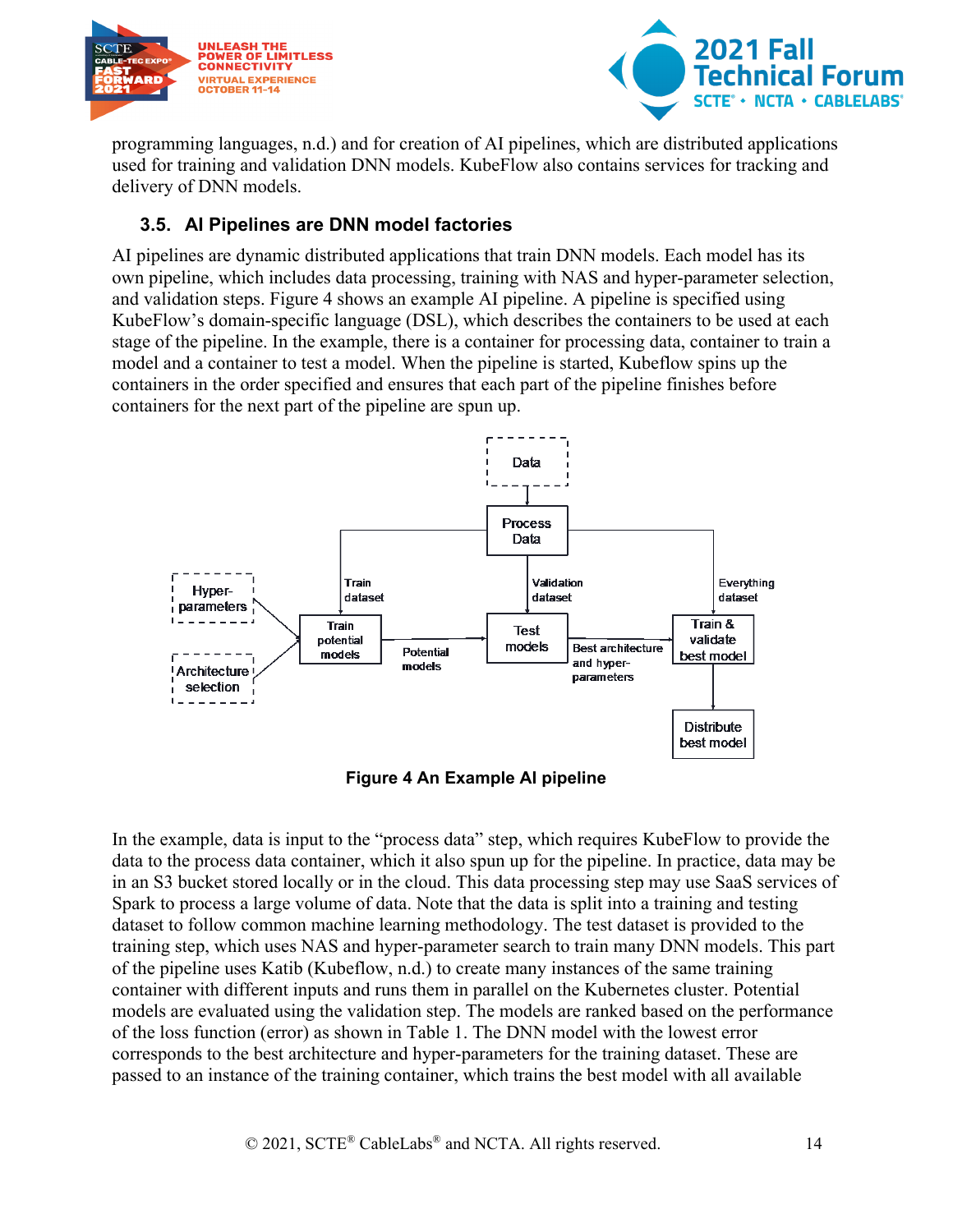



data. The model is validated using hold out data from the dataset. The final step is to distribute and serve the best model.

[Figure 5](#page-14-0) shows the relationship between AI pipelines and the regular network applications. On the left side of the figure, AI pipelines are a special type of distributed application, used specifically for DNN model search with NAS and hyper-parameter tunning. In our software stack, AI pipelines exist in their own Kubernetes namespace. Each pipeline implements a specific AI use case. For example, network traffic forecasting, which is the topic of this paper, is one use case, which is quite different from other use cases. We show two other use cases in [Figure 5:](#page-14-0) an AI use case that trains a DNN for optical signal-to-noise SNR calculations; and an AI use case that trains a DNN model for network design and planning. The latter may be a DNN model implementing a reinforcement learning approach for path selection in the network. The output of an AI use case is a DNN model. As the DNN models are trained in a namespace different from where they run, then stored in a DNN model registry, which is accessible from all namespaces.



**Figure 5 AI pipelines and other distribute network applications**

<span id="page-14-0"></span>The right side of [Figure 5](#page-14-0) shows the network applications using the DNN models trained by the pipelines on the left side. The dashed arrows indicate where pipelines deliver models. Note that the network forecasting is many applications, as forecasting could be done at different scales for planning, or management. The model is delivered to the DNN model store and then it is deployed in the corresponding network application.

In the example, we assume that the network applications are hosted on the same Kubernetes cluster. This could be done in separate namespaces as shown in the figure to assure that the network applications are secure and have guaranteed resources. The figure shows several pipelines, the "network planning pipeline", the "optical SNR pipeline" and the "network forecast pipeline". Each pipeline produces a DNN model for a specific purpose and with a separate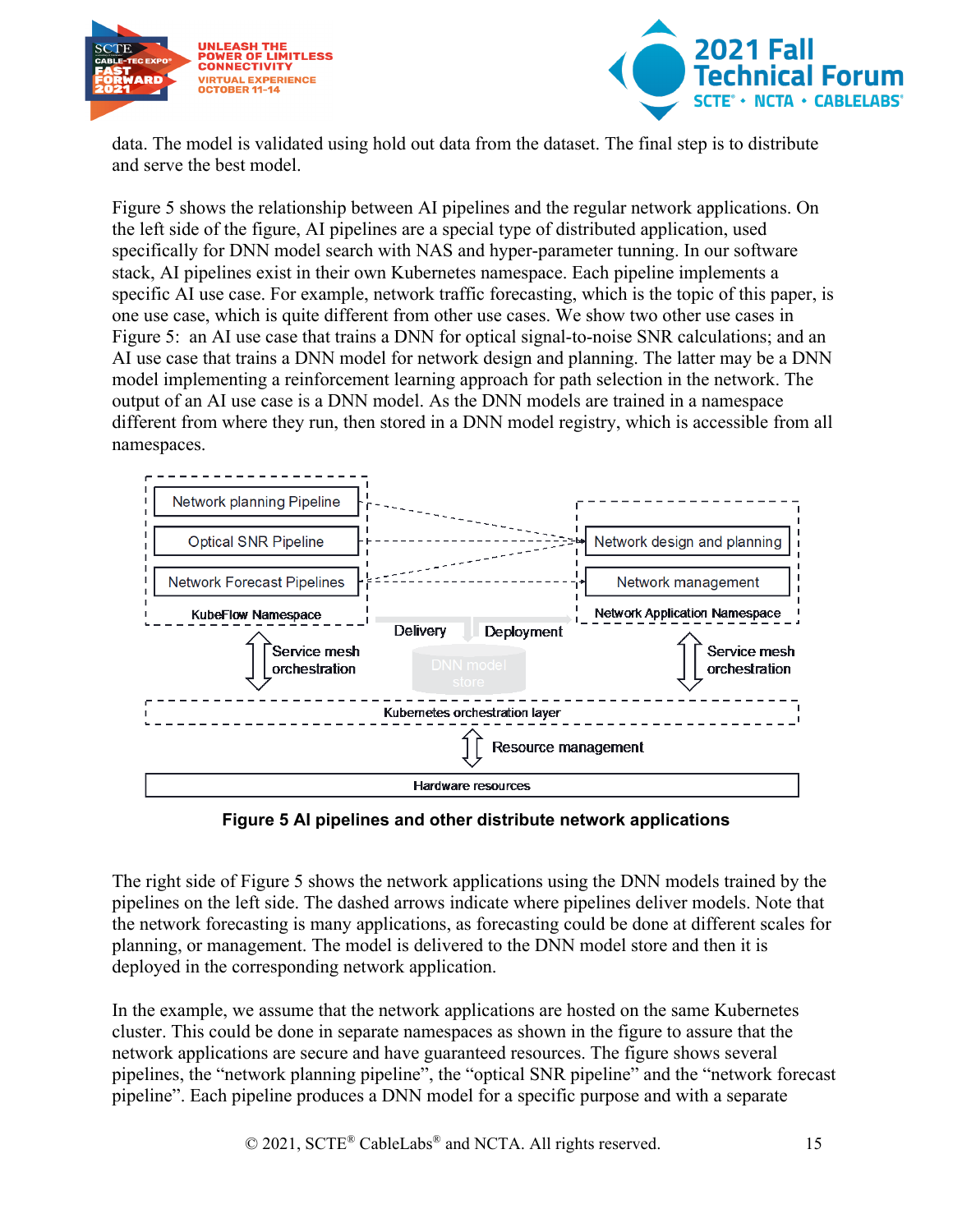



dataset. To produce the model, pipelines may use the same pipeline template (e.g., template in [Figure 4\)](#page-13-1), or they may have different pipeline templates. For example, one of the pipelines may use transfer learning (Wikipedia, n.d.), while other pipelines may use reinforcement learning (Wikipedia, n.d.) to produce their DNN models.

## <span id="page-15-0"></span>**3.6. The MLOps Cycle**

The architectural relationships in [Figure 5](#page-14-0) create an opportunity for MLOps. MLOps (Google) are the equivalent of DevOps (Wikipedia, n.d.) for AI. DevOps is generally accepted way of creating cloud-based software application with a tighter integration of software development and delivery, than what has been done historically. Integral to DevOps is the concept of combined Continuous Integration (CI) and Continuous Delivery (CD). The process is typically done with an automation tool like Jenkins. The CI/CD process is shown in [Figure 6a](#page-15-1). As the code is being developed, it is automatically tested and integrated and then validated. Testing and integration are done in the development environment, while the validation is done in the testing environment. If the new software is compliant with validation tests it is transferred to the production environment. Even in the production environment the software can be tried out before full deployment. This can be done with Kubernetes, which is instructed to only deploy some portion of the newly created containers into production and load-share application between the new and old containers. Only if the new containers perform satisfactorily, the new containers replace all the containers.



<span id="page-15-1"></span>a) DevOps Cycle with CI/CD b) The MLOps Cycle



DevOps are enabled by the ability to automate testing, integration and validation and then automatically deliver containers to the cloud. This ability is right now coming directly from the use of microservices and Kubernetes, combined with CI/CD automation. Microservices architecture allows incremental upgrades (one micro-service at a time). Kubernetes provides a platform to test microservices through namespaces. For example, with Kubernetes it is possible to easily create namespace where different versions of the same microservices are logically separated on the shared hardware and incremental testing of new features and bug fixes can be

© 2021, SCTE<sup>®</sup> CableLabs<sup>®</sup> and NCTA. All rights reserved. 16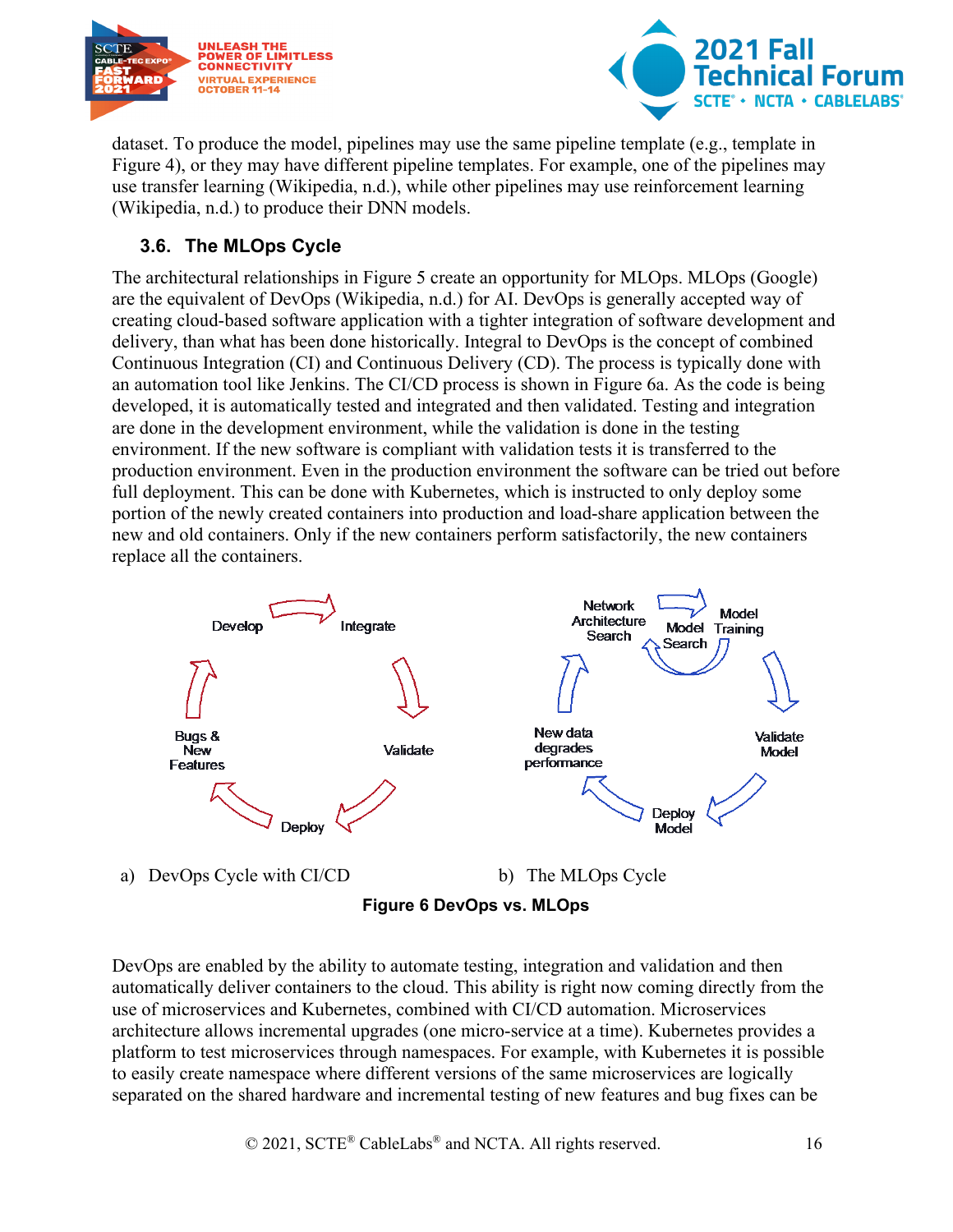



done. Kubernetes also provides facilities to gradually upgrade a microservice in production by gradually replacing copies of old versions with new upgraded ones and to monitor the new versions and to roll them back if problems are noticed.

The MLOps cycle is shown in [Figure 6a](#page-15-1). This is the equivalent to CI/CD for DNN models, with some fundamental differences. The first difference is that the DevOps cycle is triggered by bugs in the code or new features, while the MLOps cycle is triggered by new data, which degrades the performance of the existing DNN model. The second difference is that the DevOps cycle starts by development of the code, while the MLOps cycle starts with a network architecture search and model training, which includes hyper-parameter optimization. Instead of coding a new DNN model, the new model is found automatically using new data. Validation and deployment parts of the cycle are essentially the same. The new model is packaged as a microservice and is updated in the service mesh just like any other microservice.

## <span id="page-16-0"></span>**3.7. Automatic Machine Learning (AutoML)**

The combination of AI pipelines with NAS and hyper-parameter search is known as automatic machine learning (AutoML). The search for the best combination of data processing, network architecture and hyper-parameters is completely automated and the DNN model factory in [Figure](#page-14-0)  [5](#page-14-0) can produce DNN models without human input.

While this may sound magical as the data scientist expertise and experience is greatly reduced and removed from the ML process, we note that there are several points to AutoML that require some human input:

- First, the NAS and hype-parameter space may be quite large. This means that the search space could be so large that the time to create a new model may exceed operational needs. A data scientist or an AI Engineer would be involved to decide on the *reasonable* search space that may generate *good* DNN models.
- Second, model performance in production must be monitored and evaluated as data coming from the network changes over time. A sufficient change in the network data will trigger the MLOps cycle. However, a data scientist still needs to monitor the performance and its trends and make judgment calls when to trigger the MLOps cycle or debug DNN model performance for causes of degradation.
- Third, the role of AI models in the distributed network applications needs to be well understood. This requires a human contribution in understanding the domain of application and to design the system that automates downstream actions of network operators.

So, while data scientists will still be needed in the world of AutoML, their role in the process will change. Instead of each data scientists training a single model over a period of weeks or months, that data scientist will be able to train hundreds of models in a day and debug the select few for performance issues. Data scientists may also take on the role of a translator (Analytics translator: The new must-have role, n.d.) to bridge the gap between business needs and AI technological capabilities.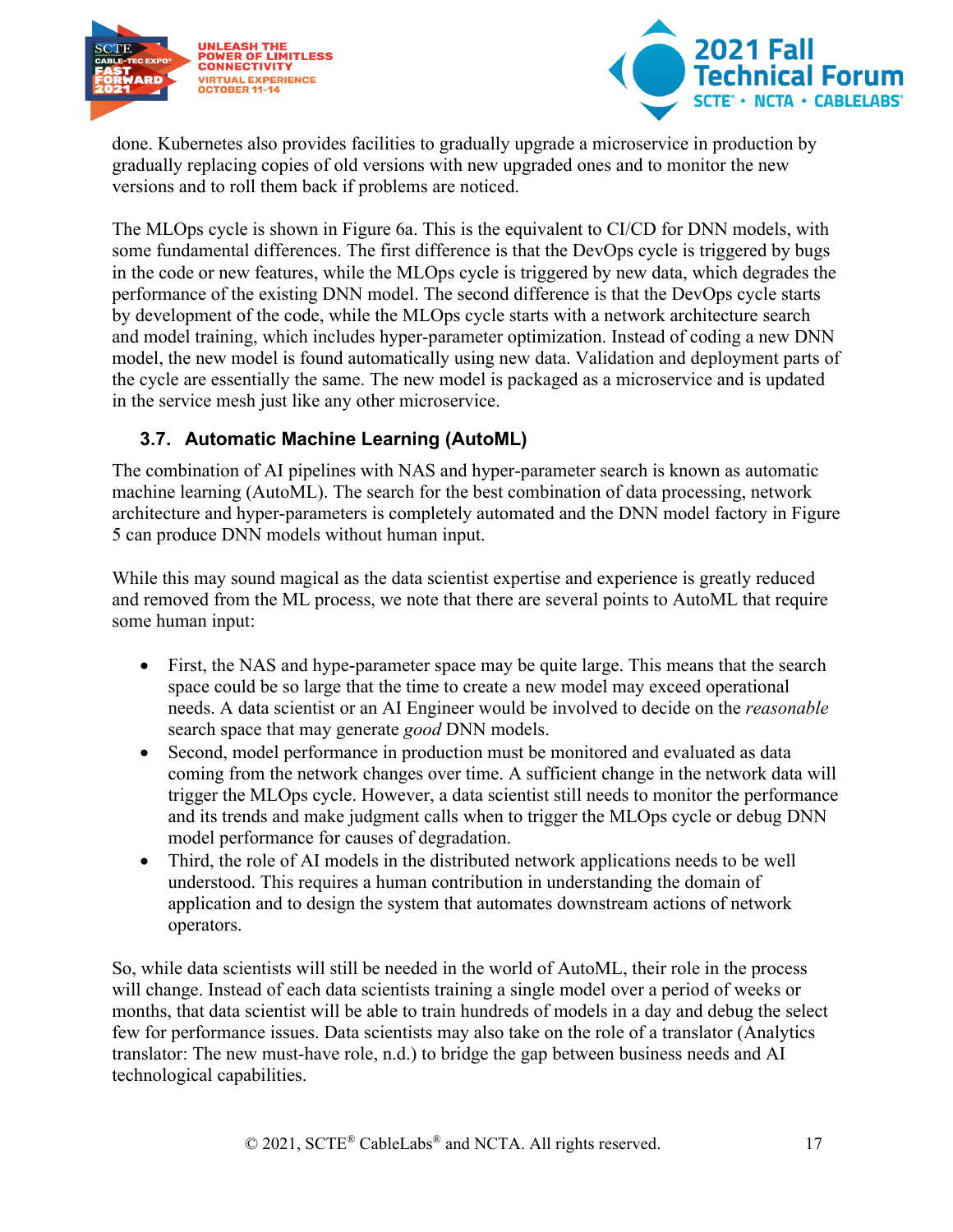



# <span id="page-17-0"></span>**4. Forecasting the Network Demands with Artificial Intelligence**

So far, we have talked about existing and soon-to-be-available AI architectures and components. This section talks specifically about how DNNs can be used for forecasting in the network.

Forecasting is the process of taking in historical values for a network measurement and producing estimates of future values. Network measurements are stored in databases as timeseries, "series" is used because measurements are collected uniformly, so only a sequence of measurements is required and time can be calculated by a position in the series.

Several kinds of forecast are possible, depending on what the inputs and outputs are:

- Single-variate forecasts are for time-series containing a single measurement, for example packet counts from a single router link.
- Multi-variate forecasts are for time-series containing multiple measurements, for example packet counts from multiple links on the same router.
- Single-step forecasts produce the next value in time, so if packet counters are collected every 15 minutes, a forecast at 8:00AM will be for the packet counter at 8:15AM.
- Multi-step forecasts produce a sequence of future values, so if packet counters are collected every 15 minutes, a forecast at 8:00AM can be for the next day and produce 96 values (for every 15 minutes in a 24-hour period).

There are only 4 valid forecast types, given the two kinds of inputs and outputs.

The content of this section is best suited for single-variate forecast of single-step or multi-step kind. However, we also show results for multi-step forecasts.

## <span id="page-17-1"></span>**4.1. Forecasting network traffic**

Forecasting approaches are based on behavioural models of underlying processes that reflect in the data. For example, some generalities about human generated data are almost always true: human activity almost always increases, and human activity is seasonal. The growth in human activity is especially reflected in the growth of Internet traffic, which seems to only go up (Cisco, n.d.). There is also seasonality in the Internet traffic (Hen & Karlesson, 2019) reflected both in which direction the network traffic flows and in the volume of traffic. For example, the difference is pronounced during a single day with high business traffic during work hours and low business traffic during the evening and high entertainment traffic during the evenings, which are also temporarily different across the world. Generally, seasonality is also noticeable during different days of the week with weekends and holidays showing high consumption of entertainment and low business traffic.

## <span id="page-17-2"></span>**4.2. Traditional forecasting approaches**

A generally accepted forecasting approach is to decompose the time-series and extract the trend and seasonality components (Hyndman & Athanasopoulos). The reminder of the time-series includes noise, which needs to be smoothed out. [Figure 7](#page-18-0) shows the decomposition process. The input is historical time-series. The trend is extracted first, followed by the seasonality. The remainder of the time-series is smoothed. The trend can be used to make long-term forecast (in the order of months, quarters, and years), while the seasonality can be used to make forecasts for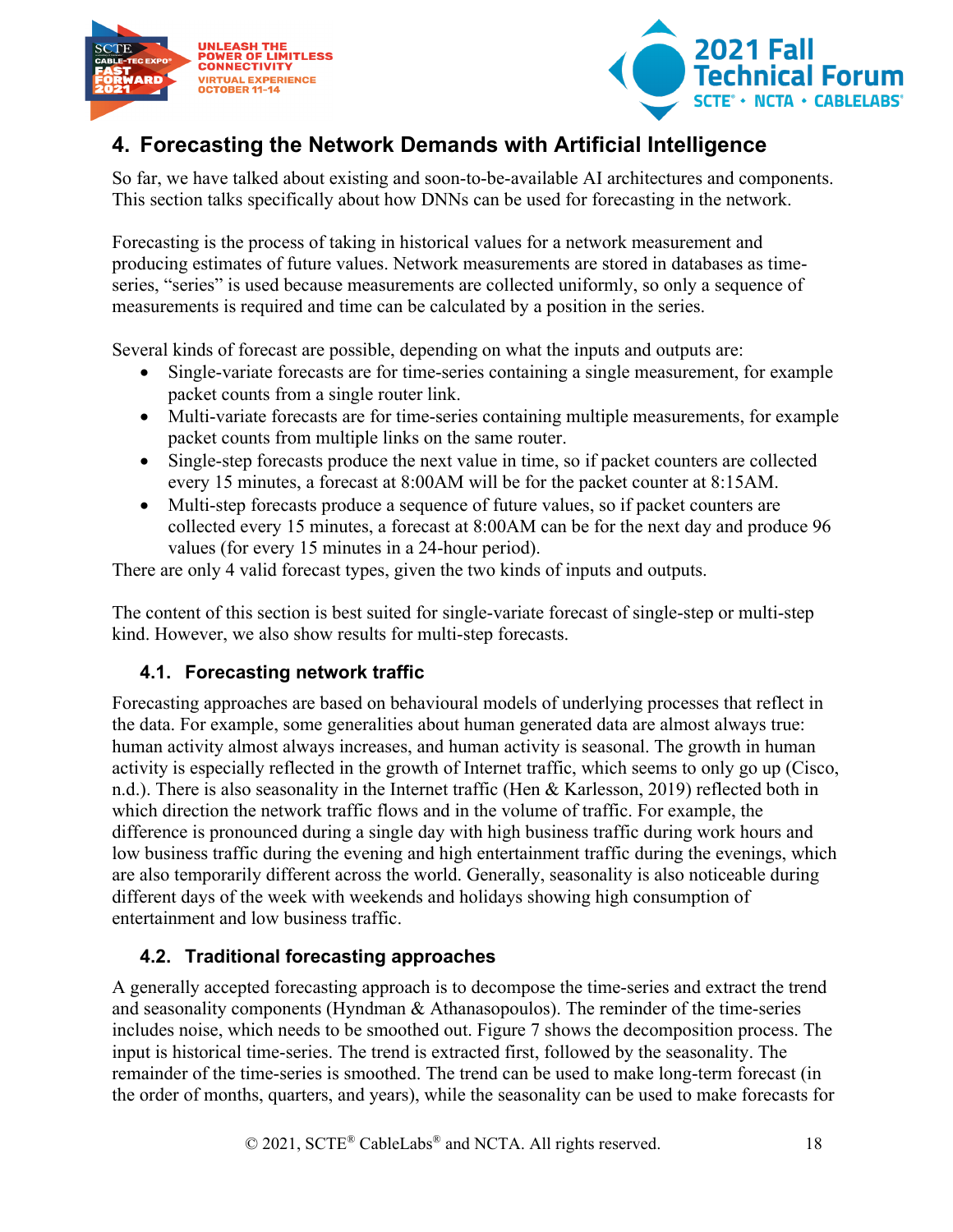



repeating patterns in the time-series (daily, weekly). The smoothed remainder can be used to make short-term forecasts.



**Figure 7 Forecasting time-series decomposition**

<span id="page-18-0"></span>Traditionally, time-series decomposition has been a highly manual process. The time-series structure is not known before analysis done by someone with a lot of forecasting expertise. The decomposition can be done automatically using one of the newer tools (Prophet: Forecasting at Scale), however a forecasting expert should still ensure that the automation has gone smoothly as the forecasting model in (Prophet: Forecasting at Scale) makes very specific assumptions about the time-series. The forecaster makes an informed decision for each of the time-series components trend, seasonal and smoothing. A typical forecasting expert works with a small dataset and uses judgment in deciding which forecast makes the most sense. For example, forecasting quarterly GDP over the last 50 years only has 200 points and a forecasting expert may use their knowledge of economics and information available outside of the time-series to decide if GDP will go up or down in the next quarter. Compared to network data, this is very small dataset – there are close to 200 data points in two days of 15-minute bins. So, some of the analysis done by traditional forecasting technique doesn't translate well into the networking domain.

In terms of time-series feature, an expert forecaster may use some of the following approaches:

- Seasonality can be estimated in many ways including taking averages at repeating time, e.g., by find an average traffic on Monday 9:00AM-9:15AM, by isolating data in this repeating period of time and then averaging, or with more complex approaches such as estimating the periodicity in the frequency domain.
- Trend is typically chosen as the best line that fits through the data. To make things simple to understand, a forecaster usually picks linear or exponential trend (Wikipedia, n.d.), but more complex methods such as piece-wise linear trends (Hyndman R. J.) are also possible.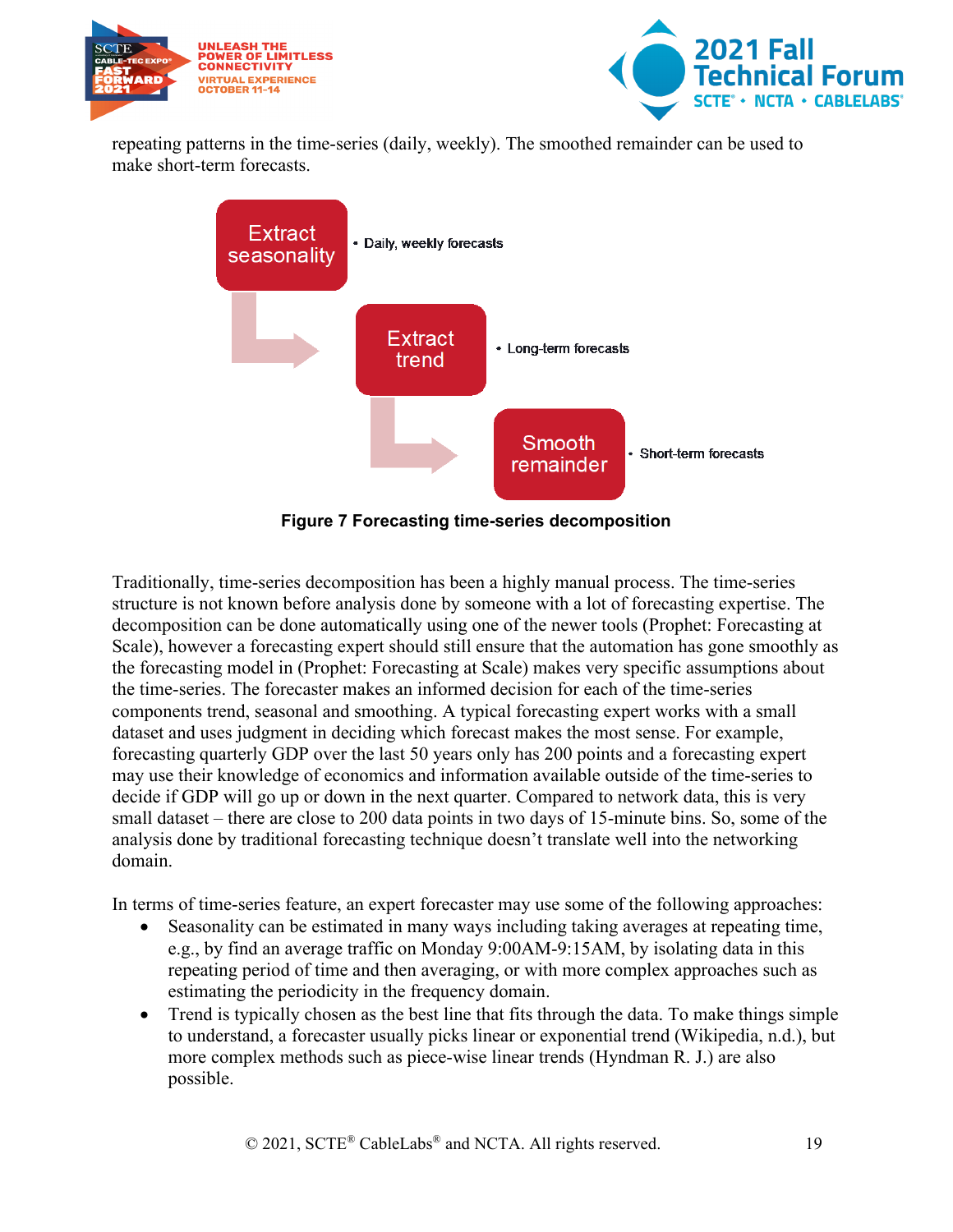



Smoothing is used to remove the noise from the time-series. A familiar from of smoothing may be the moving average (MA) smoother available on stock tracking platforms (Ermey, 2019). The moving average is also statistically the most likely estimate of the next value in the time-series. More sophisticated smoothers also exist, namely the auto-regressive moving average (ARIMA) family of estimators (Wikipedia, n.d.), which model temporal relationships between samples of a time-series. Some forecasters feel confident in using

ARIMA forecasters for multi-step forecasts, however assumptions on the underlying data should be checked before getting overconfident with this method.

It is important to take stock of the state-of-art in existing forecasting approaches: they are highly dependent on matching the model in the forecasting algorithm to the time-series, because historically there wasn't that much data available for forecasting. Both reasons are why human intervention is required for traditional forecasting approaches.

As we have shown earlier, one of the advantages of using DNNs is that they can learn the best model for a time-series, given enough data. In the networking use cases, there is enough data. We now go over some of the approaches that can be used to automate forecasting with DNNs.

## <span id="page-19-0"></span>**4.3. Forecasting with DNNs**

Probably the most accepted DNN forecasting approach is to use recurrent neural networks (RNNs) (Wikipedia, n.d.). RNNs use recursion to pass data from the previous step to the current step as shown in [Figure 8.](#page-19-1) In the figure the DNN block is identical throughout the network, meaning that recursion happens, and the last output is the function of all inputs. The RNN structure models time dependencies in the time-series. The block could be made from anything, but a popular structure long-term short memory (LSTM), which is numerically stable.



**Figure 8 Recursive Neural Network**

<span id="page-19-1"></span>The assumption of the recursive relationships of time sample is reminiscent of that ARIMA forecasting models. As we already mentioned, this approach is valid for short term forecasts (smoothing) after trend and seasonality have been removed. The assumption of the recurring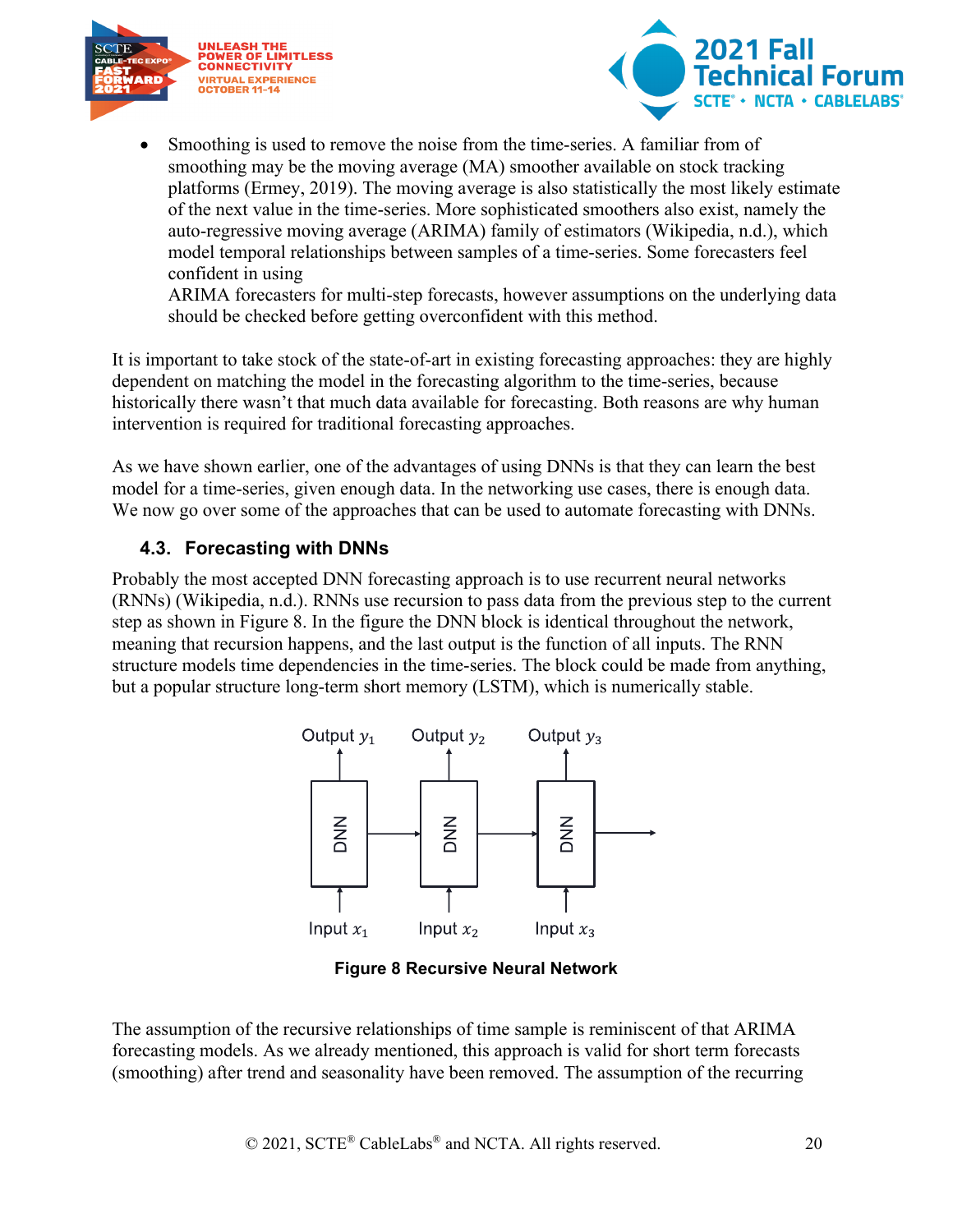



relationships in the time-series isn't always true, or important for time-series forecasting. The more important assumptions are around trend and seasonality, which should be accounted for.

Recently, a residual network structure (Wikipedia, n.d.) was used to model this behaviour. In a residual network, it is possible to have skip connections, that allow addition or subtraction of various output blocks. The N-BEATS doubly residual network architecture (G, n.d.) for timeseries forecasting is shown in [Figure 9.](#page-20-0) Following from left to right, on the bottom, it can be seen that what is happening in the network is a trend estimate being determined first and then being subtracted from the input. Then the seasonality estimate is determined and subtracted from the "residual" of the input (input with trend subtracted). Finally, the residual of both of those is smoothed out. On the top of the network, the outputs of the three estimates are combined for the forecast.



**Figure 9 Time-series decomposition**

<span id="page-20-0"></span>As an example, we used the NBEATS (G, n.d.) network and compared it to the winner of the M4 forecasting competition (The M4 Competition Team, n.d.) dataset. The winner of the competition was a modified LSTM, which was used to win the competition and it required human intervention to perform well. The M4 forecasting competition dataset has over 100,000 financial and manufacturing time-series. Algorithms are compared against a simple baseline, which is used to ensure that there is something to learn in the dataset. The baseline algorithm uses the last seen value as the forecast of future values. It may be hard to believe, but this simple baseline is very hard to beat on real-life datasets.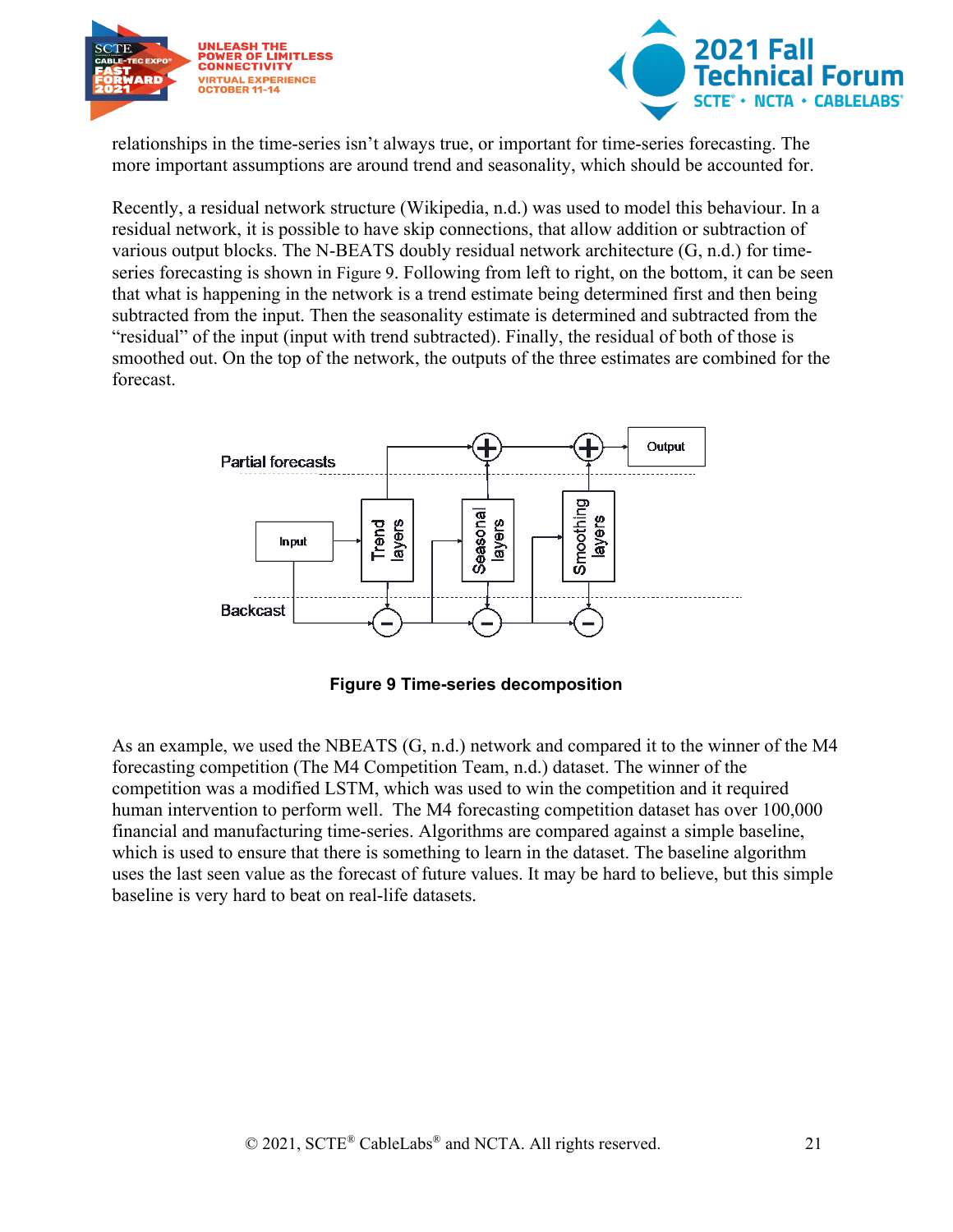

**Figure 10 Performance comparison of DNN approaches (public dataset)**

<span id="page-21-0"></span>In the [Figure 10,](#page-21-0) NBEATS is labeled as ResNet. The relative gain is measured on the error of one method over the other method. So, 22 % gain of the M4 Winner over the baseline means that the error (MAPE) of the winner is 22 % less than the winner. It should be observed that NBEATS improves upon the M4 Winner, but not by a lot. Based on our observations of the NBEATS performance, we developed a new ResNet based algorithm and it shows an improvement of 60% over the baseline (labeled Enhanced ResNet). As far as we can tell, the Enhanced ResNet is the world's best forecaster as it works better than the M4 competition winner and the next best forecaster.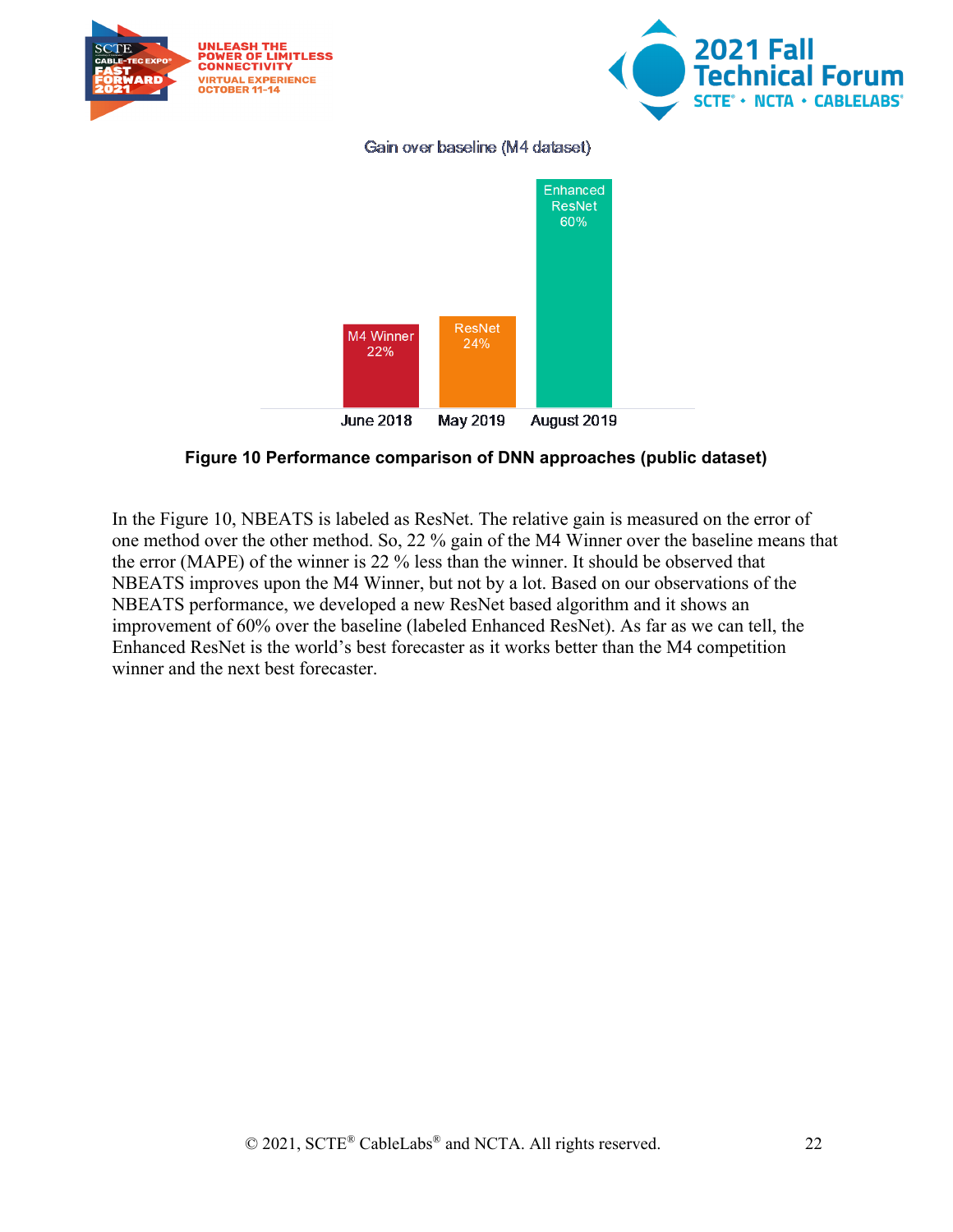

#### <span id="page-22-0"></span>**Figure 11 Performance comparison of DNN approaches (network dataset)**

Real-world network datasets are quite different from the financial series in the M4 dataset. For the most part, financial time-series are smooth and without sudden changes. On the other hand, network time-series often have unexpected steps and spikes. We tested the LSTM and Enhanced ResNet algorithms on a network time-series in our possession. The data was collected from a large service provider. The results are shown in [Figure 11.](#page-22-0) Note that LSTM does not work well on this dataset. It performs much worse than the baseline. We are confident this is because LSTM assumes too many dependencies on time, so it doesn't work when the time-series have abrupt changes.

On the other hand, the Enhanced ResNet algorithm (shown as "Enhanced ResNet (SV)") works much better than the baseline. Furthermore, the Enhanced ResNet algorithm can be extended to forecast from multi-variate inputs (shown as "Enhanced ResNet (MV)"). Network time-series have dependencies on other time-series, so it is advantageous to combine them during the forecasting process.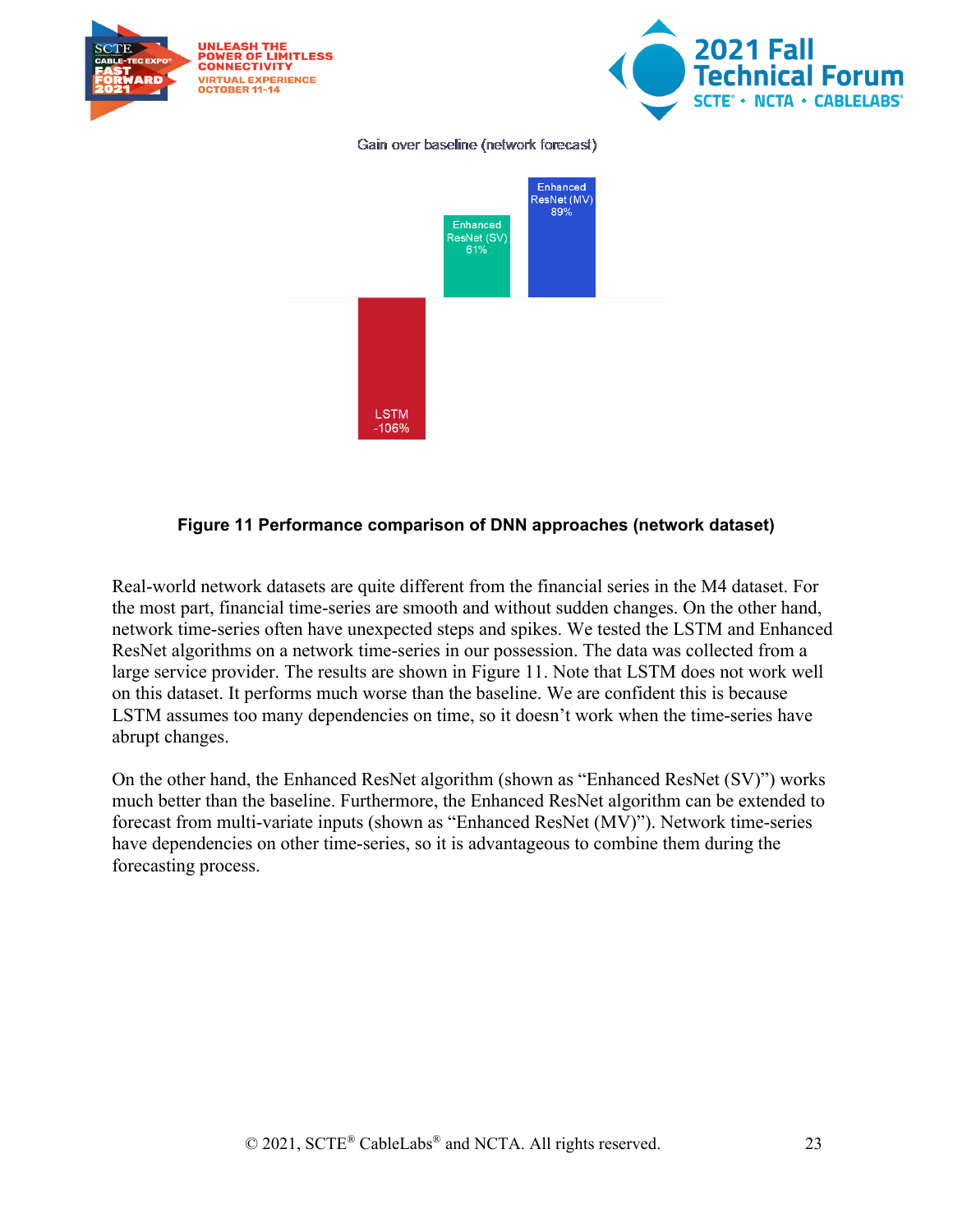



# <span id="page-23-0"></span>**5. Summary**

This paper has talked about forecasting in the context of network operations. We have made the argument that network operations, especially its planning functions, need to automate all parts of their processes and that this cannot be done without automated forecasting. We have shown how automated forecasting can be done with DNNs and AutoML. We have also used network timeseries from an actual network to show the power of forecasting with DNNs.

We believe that DNNs and AutoML have the potential to revolutionize the network planning process and make it more accurate and less costly than today.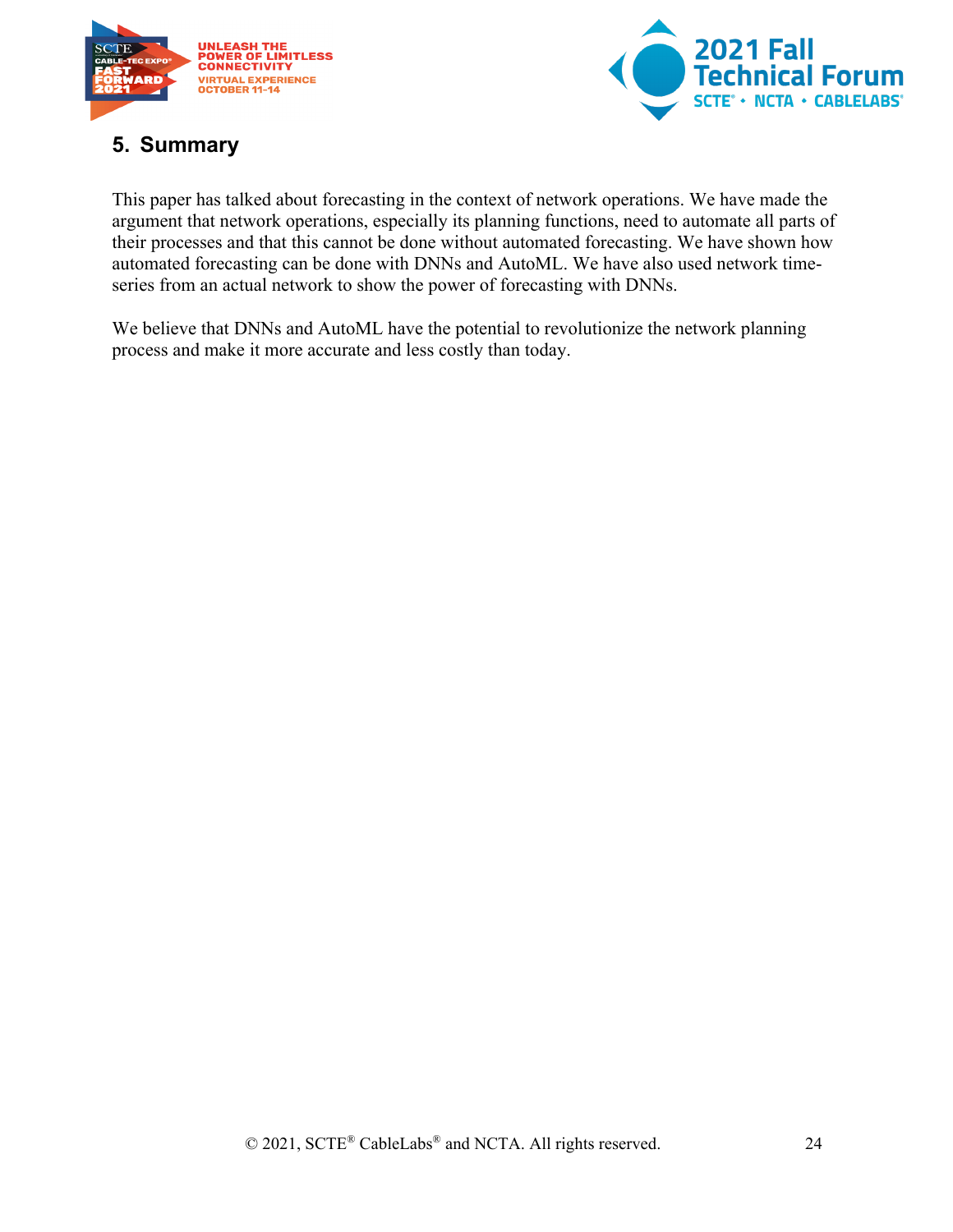



# **Abbreviations**

<span id="page-24-0"></span>

| AI             | Artificial Intelligence                                  |
|----------------|----------------------------------------------------------|
| <b>API</b>     | <b>Application Programming Interface</b>                 |
| CI/CD          | Continuous Integration (CI) and Continuous Delivery (CD) |
| <b>CLI</b>     | Command-line interface                                   |
| <b>CNN</b>     | <b>Convolutional Neural Network</b>                      |
| <b>CNCF</b>    | Cloud Native Computing Foundation                        |
| <b>CPU</b>     | <b>Central Processing Unit</b>                           |
| <b>DNN</b>     | Deep neural network                                      |
| <b>DNS</b>     | Domain Name Service                                      |
| <b>DSL</b>     | Domain-specific language                                 |
| <b>GPU</b>     | <b>Graphic Processing Units</b>                          |
| <b>IDWT</b>    | <b>Inverse Discrete Wavelet Transform</b>                |
| <b>IFFT</b>    | <b>Inverse Fast Fourier Transform</b>                    |
| <b>IGP</b>     | Interior gateway protocols                               |
| $\rm IP$       | <b>Internet Protocol</b>                                 |
| <b>HTTP</b>    | Hyper-text Transfer Protocol                             |
| <b>IPFIX</b>   | IP Flow Information Export                               |
| <b>LSTM</b>    | Long short-term memory                                   |
| <b>MAPE</b>    | Mean Absolute Percentage Error                           |
| ML             | Machine Learning                                         |
| <b>NAS</b>     | Network Architecture Search                              |
| <b>ONNX</b>    | Open Neural Network Exchange                             |
| <b>OSS</b>     | Open-source software                                     |
| PoP            | Point of Presence                                        |
| <b>RCA</b>     | Root Cause Analysis                                      |
| <b>RNN</b>     | <b>Recurrent Neural Network</b>                          |
| SaaS           | Software-as-a-Service                                    |
| S <sub>3</sub> | Simple Storage Service                                   |
| SP             | <b>Service Providers</b>                                 |
| <b>TPU</b>     | <b>Tensor Processing Unit</b>                            |
| <b>URL</b>     | <b>Uniform Resource Locators</b>                         |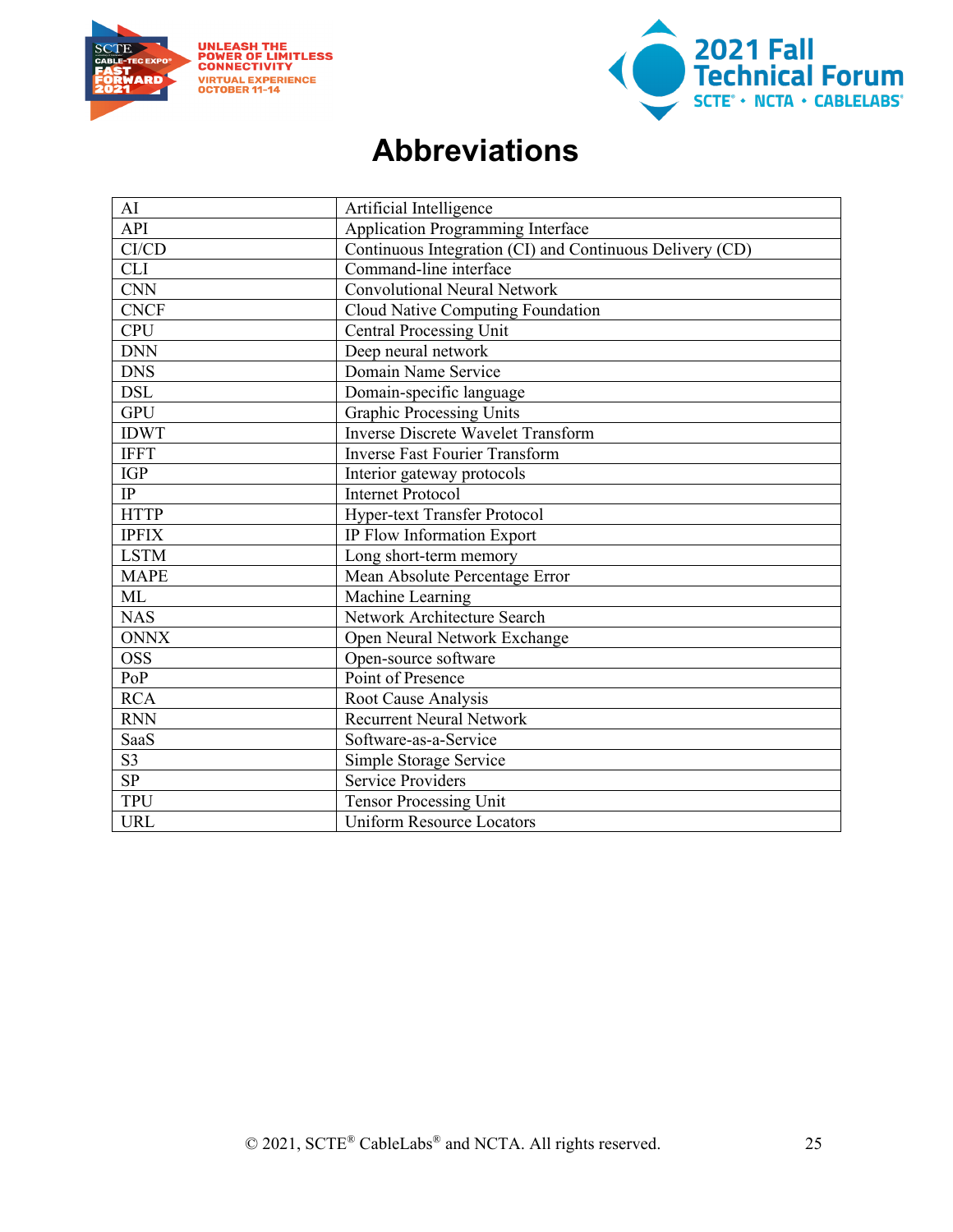



# **Bibliography**

- <span id="page-25-0"></span>Abadi, M., Agarwal, A., Barham, P., Brevdo, E., Chen, Z., Citro, C., . . . Jozefowicz, R. (2015). *TensorFlow: Large-scale machine learning on heterogeneous systems.* Retrieved from Software available from tensorflow.org: https://www.tensorflow.org/
- *Amazon S3: Object storage built to store and retrieve any amount of data from anywhere*. (n.d.). Retrieved June 5, 2021, from https://aws.amazon.com/s3/
- *Analytics translator: The new must-have role*. (n.d.). (Harvard Business Review) Retrieved June 9, 2021, from https://www.mckinsey.com/business-functions/mckinsey-analytics/ourinsights/analytics-translator
- *Apache Spark: Lightning-fast unified analytics engine*. (n.d.). Retrieved June 5, 2021, from https://spark.apache.org/
- AWS. (n.d.). *Amazon S3: Object storage built to retrieve any amount of data from anywhere.* Retrieved 07 21, 2021, from https://aws.amazon.com/s3/
- AWS. (n.d.). *AWS Simple Monthly Calculator.* Retrieved from https://calculator.s3.amazonaws.com/index.html
- Brownlee, J. (n.d.). *Hyperparameter Optimization With Random Search and Grid Search*. Retrieved June 2, 2021, from https://machinelearningmastery.com/hyperparameteroptimization-with-random-search-and-grid-search/
- Cisco. (n.d.). *Cisco Annual Internet Report (2018–2023) White Paper*. Retrieved June 9, 2021, from https://www.cisco.com/c/en/us/solutions/collateral/executive-perspectives/annualinternet-report/white-paper-c11-741490.html
- *Cloud Native Computing Foundation: Building sustainable ecosystems for cloud native software*. (n.d.). Retrieved June 5, 2021, from https://www.cncf.io/
- Ermey, R. (2019, January 31). *The Magic Of Moving Averages*. Retrieved June 10, 2021, from https://finance.yahoo.com/news/magic-moving-averages-173300478.html
- G, K. (n.d.). *N-BEATS: NEURAL BASIS EXPANSION ANALYSIS FOR INTERPRETABLE TIME SERIES FORECASTING*. Retrieved June 11, 2021, from https://kshavg.medium.com/n-beatsneural-basis-expansion-analysis-for-interpretable-time-series-forecasting-91e94c830393
- Google. (n.d.). *Google Model Search*. Retrieved June 2, 2021, from https://github.com/google/model\_search
- Google. (n.d.). *MLOps: Continuous delivery and automation pipelines in machine learning.* Retrieved June 6, 2021, from https://cloud.google.com/architecture/mlops-continuousdelivery-and-automation-pipelines-in-machine-learning
- Hanin, B., & Sellke, M. (2018). *Approximating Continuous Functions by ReLU Nets of Minimal Width.* Retrieved from https://arxiv.org/abs/1710.11278
- Hen, H., & Karlesson, N. (2019, July 10). *Identification of Seasonality in Internet Traffic to Support Control of Online Advertising.* Retrieved June 10, 2021, from https://research.yahoo.com/publications/9113/identification-seasonality-internettraffic-support-control-online-advertising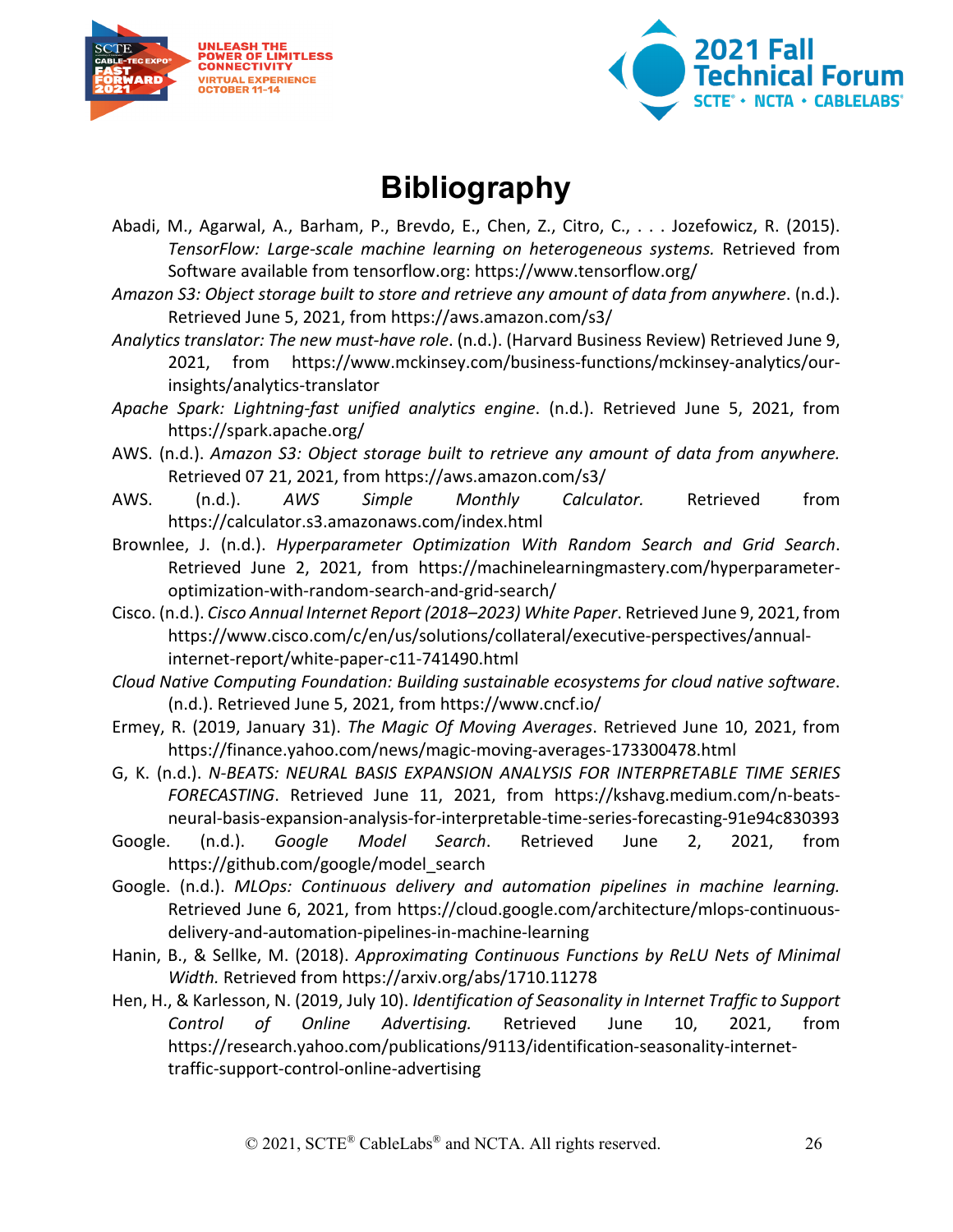



Hyndman, R. J. (n.d.). *Piecewise linear trends.* Retrieved June 10, 2021, from https://robjhyndman.com/hyndsight/piecewise-linear-trends/

Hyndman, R. J., & Athanasopoulos, G. (n.d.). *Forecasting: Principles and Practice .* Retrieved June 10, 2021, from https://otexts.com/fpp2/

IETF. (n.d.). *Operations and Management Area Working Group (opsawg).* Retrieved 07 13, 2021, from https://datatracker.ietf.org/wg/opsawg/documents/

*Jenkins: build great things at any scale*. (n.d.). Retrieved from https://www.jenkins.io/

*Jupyter: Project Jupyter exists to develop open-source software, open-standards, and services for interactive computing across dozens of programming languages*. (n.d.). Retrieved June 6, 2021, from https://jupyter.org/

Kubeflow. (n.d.). *Introduction to Katib*. Retrieved from https://www.kubeflow.org/docs/components/katib/overview/

*Kubeflow: The Machine Learning Toolkit for Kubernetes*. (n.d.). Retrieved June 5, 2021, from https://www.kubeflow.org/

*Kubernetes: Production-Grade Container Orchestration*. (n.d.). Retrieved 06 05, 2021, from https://kubernetes.io/

- *MinIO: Object Storage for the Era of the Hybrid Cloud*. (n.d.). Retrieved June 5, 2021, from https://min.io/
- *Network monitoring*. (n.d.). Retrieved 07 06, 2021, from https://en.wikipedia.org/wiki/Network\_monitoring

*Open Neural Network Exchange*. (n.d.). Retrieved from https://onnx.ai/

Paszke, A., Gross, S., Massa, F., Lerer, A., Bradbury, J., Chanan, G., . . . DeVito, Z. (2019). PyTorch: An Imperative Style, High-Performance Deep Learning Library. *Advances in Neural Information Processing Systems 32*, (pp. 8024--8035).

*Prophet: Forecasting at Scale.* (n.d.). Retrieved from https://facebook.github.io/prophet/

*PyTorch: TORCHSERVE*. (n.d.). Retrieved June 6, 2021, from https://pytorch.org/serve/

- Quittek, J., Zseby, T., Claise, B., & Zander, S. (2004). *Requirements for IP Flow Information Export (IPFIX).* Retrieved from https://www.rfc-editor.org/info/rfc3917
- Roughan, M. (n.d.). *Internet Traffic Matrices.* Retrieved 07 16, 2021, from https://roughan.info/project/traffic\_matrix/
- Santos, O. (2016). *Network Security with NetFlow and IPFIX: Big Data Analytics for Information Security.* Cisco Press.

SciKit Learn. (n.d.). *Feature Selection*. Retrieved from https://scikitlearn.org/stable/modules/feature\_selection.html

*Tensorflow: Serving Models*. (n.d.). Retrieved June 6, 2021, from https://www.tensorflow.org/tfx/guide/serving

- The M4 Competition Team. (n.d.). *M4 Competition: Updates*. Retrieved from https://forecasters.org/blog/2018/01/19/m4-competition/
- *Time-series compression algorithms, explained*. (n.d.). Retrieved 07 22, 2021, from https://blog.timescale.com/blog/time-series-compression-algorithms-explained/
- Wikipedia. (n.d.). *Ablation (artificial intelligence)*. Retrieved June 6, 2021, from https://en.wikipedia.org/wiki/Ablation (artificial intelligence)
- Wikipedia. (n.d.). *Autoencoder.* Retrieved from https://en.wikipedia.org/wiki/Autoencoder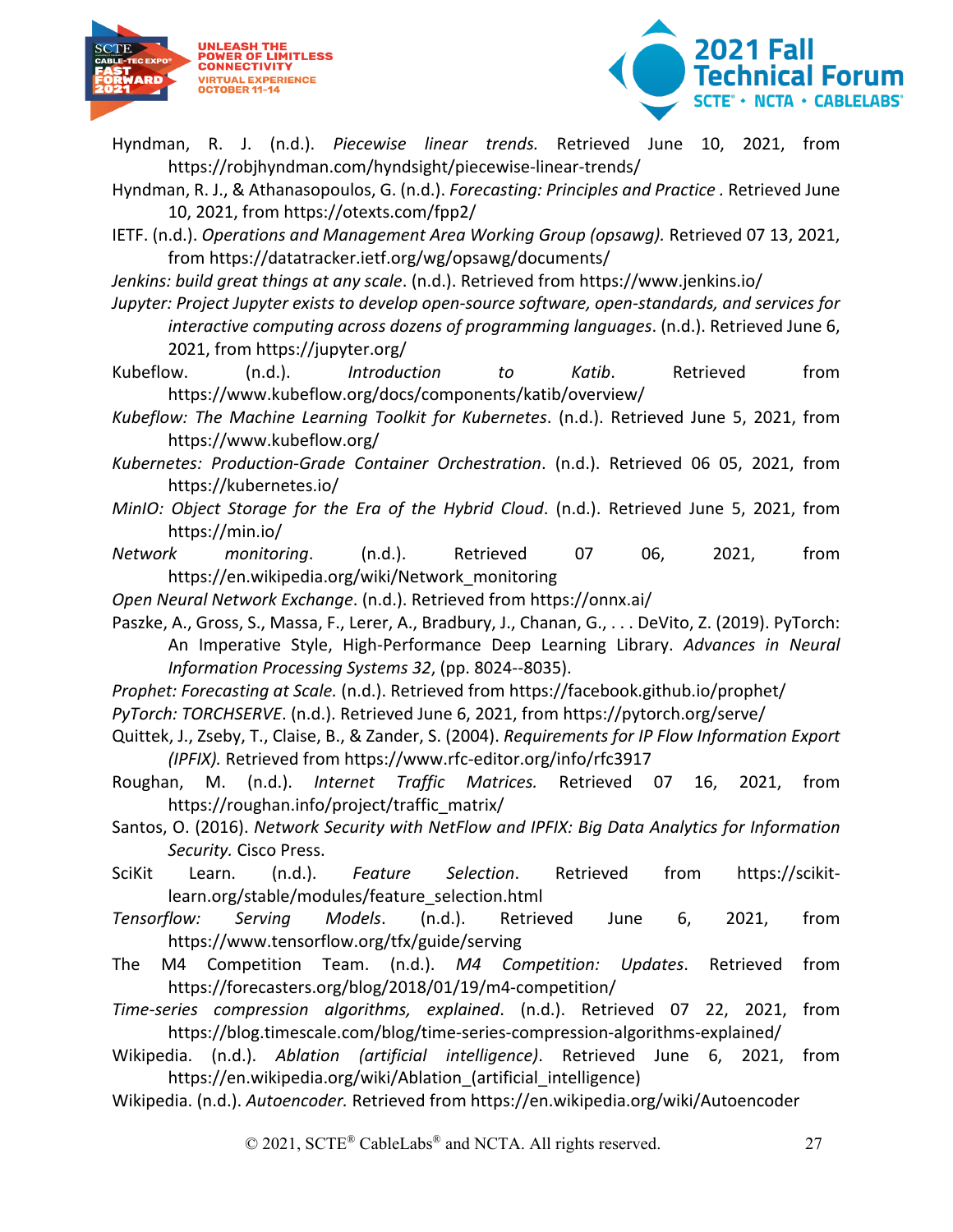



| Wikipedia. (n.d.). Automatic Differentiation. Retrieved<br>5,<br>2021,<br>June<br>https://en.wikipedia.org/wiki/Automatic differentiation                                                     | from |
|-----------------------------------------------------------------------------------------------------------------------------------------------------------------------------------------------|------|
| Wikipedia. (n.d.). Autoregressive integrated moving average. Retrieved June 10, 2021, from<br>https://en.wikipedia.org/wiki/Autoregressive_integrated_moving_average                          |      |
| Wikipedia. (n.d.). Backpropagation. Retrieved<br>June<br>2,<br>2021,<br>https://en.wikipedia.org/wiki/Backpropagation                                                                         | from |
| Wikipedia. (n.d.). Benchmarking Methodology for Network Interconnect Devices. Retrieved 07 09,<br>2021, from https://datatracker.ietf.org/doc/html/rfc2544                                    |      |
| (n.d.). Carl Friedrich<br>Gauss. Retrieved<br>2,<br>2021,<br>Wikipedia.<br>June<br>https://en.wikipedia.org/wiki/Carl Friedrich Gauss                                                         | from |
| (n.d.). Command-line interface. Retrieved<br>Wikipedia.<br>07<br>06,<br>2021,<br>https://en.wikipedia.org/wiki/Command-line interface                                                         | from |
| Wikipedia. (n.d.). Curse of Dimensionality. Retrieved<br>June<br>2,<br>2021,<br>https://en.wikipedia.org/wiki/Curse_of_dimensionality                                                         | from |
| Wikipedia. (n.d.). Data compression ratio.<br>Retrieved<br>07<br>21,<br>2021,<br>https://en.wikipedia.org/wiki/Data_compression ratio                                                         | from |
| Wikipedia. (n.d.). DevOps. Retrieved from https://en.wikipedia.org/wiki/DevOps<br>(n.d.). Exponential<br>Growth.<br>Retrieved<br>Wikipedia.                                                   | from |
| https://en.wikipedia.org/wiki/Exponential growth<br>Wikipedia. (n.d.). Graphics processing unit. Retrieved<br>June<br>2021,<br>2,                                                             | from |
| https://en.wikipedia.org/wiki/Graphics_processing_unit<br>Wikipedia. (n.d.). Internet Control Message Protocol. Retrieved 08 09, 2021, from                                                   |      |
| https://en.wikipedia.org/wiki/Internet Control Message Protocol                                                                                                                               |      |
| Wikipedia. (n.d.). IP Flow Information Export. Retrieved 07<br>13,<br>2021,<br>https://en.wikipedia.org/wiki/IP Flow Information Export                                                       | from |
| Wikipedia. (n.d.). Iperf. Retrieved 07 09, 2021, from https://en.wikipedia.org/wiki/Iperf<br>$(n.d.).$ <i>Isaac</i><br>Newton.<br>Retrieved<br>Wikipedia.<br>2,<br>2021,<br>June              | from |
| https://en.wikipedia.org/wiki/Isaac Newton<br>Wikipedia. (n.d.). IS-IS. Retrieved 07 06, 2021, from https://en.wikipedia.org/wiki/IS-IS                                                       |      |
| Wikipedia. (n.d.). Matrix Multiplication.<br>Retrieved<br>June<br>2,<br>2021,<br>https://en.wikipedia.org/wiki/Matrix_multiplication                                                          | from |
| Wikipedia. (n.d.). Microservices. Retrieved from https://en.wikipedia.org/wiki/Microservices<br>MTR<br>(software).<br>Retrieved<br>Wikipedia.<br>(n.d.).<br>07<br>09,<br>2021<br>$\mathbf{r}$ | from |
| https://en.wikipedia.org/wiki/MTR (software)<br>Wikipedia. (n.d.). NETCONF. Retrieved 07 06, 2021, from https://en.wikipedia.org/wiki/NETCONF                                                 |      |
| Wikipedia.<br>(n.d.).<br>Network<br>Architecture<br>Search.<br>Retrieved<br>https://en.wikipedia.org/wiki/Neural_architecture search                                                          | from |
| (n.d.).<br>Nyquist<br>frequency.<br>Retrieved<br>07<br>16,<br>2021,<br>Wikipedia.<br>https://en.wikipedia.org/wiki/Nyquist frequency                                                          | from |
| Wikipedia.<br>Open Shortest Path First.<br>2021,<br>(n.d.).<br>Retrieved<br>06,<br>07<br>https://en.wikipedia.org/wiki/Open_Shortest_Path_First                                               | from |
| Recurrent Neural<br>Network.<br>Wikipedia.<br>(n.d.).<br>Retrieved<br>2021,<br>June<br>11,<br>https://en.wikipedia.org/wiki/Recurrent_neural_network                                          | from |

© 2021, SCTE® CableLabs® and NCTA. All rights reserved. 28